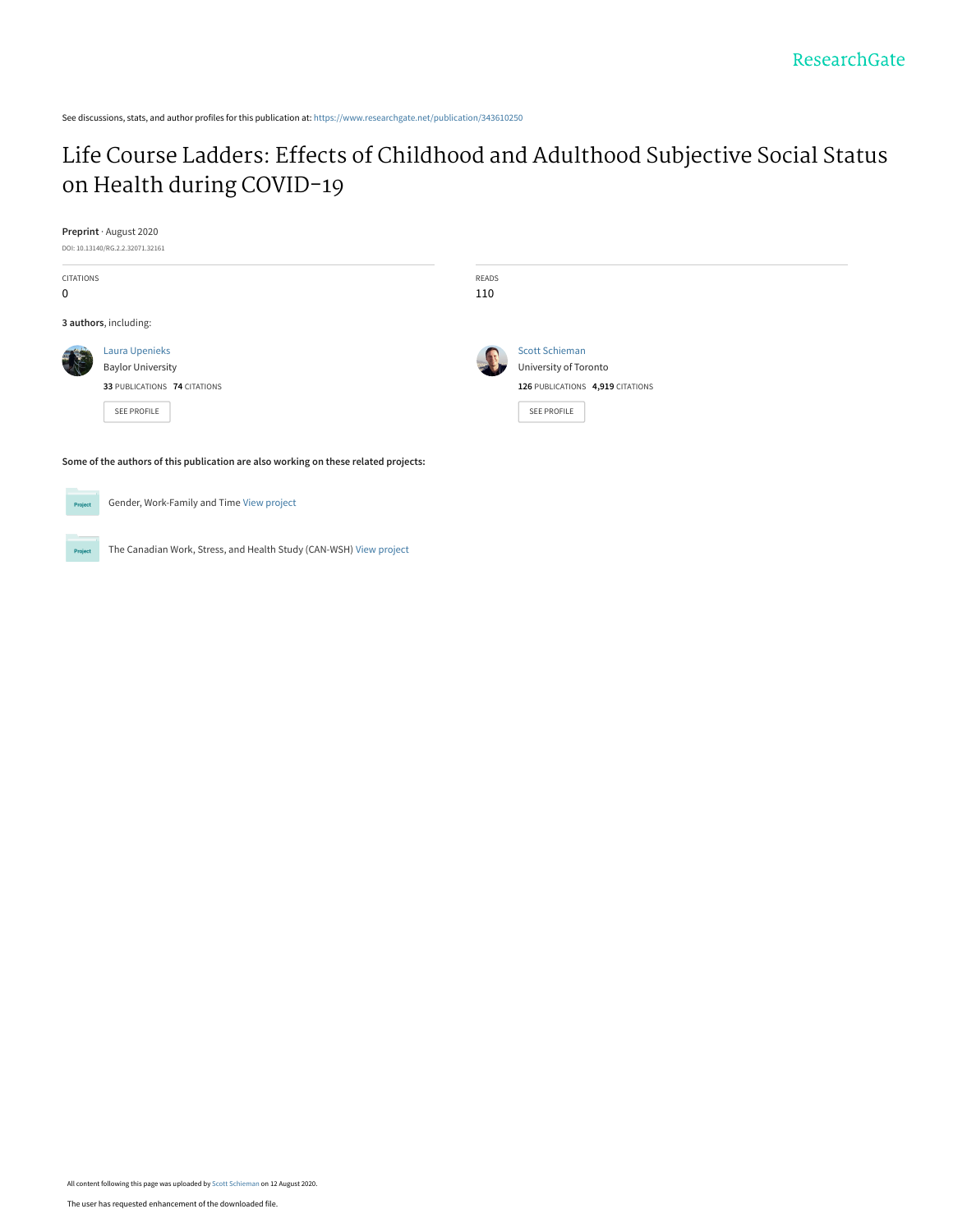## **\*\*\* WORK PAPER CURRENTLY UNDER REVIEW**

## **Life Course Ladders: Effects of Childhood and Adulthood Subjective Social Status on Health during COVID-19**

## LAURA UPENIEKS<sup>1</sup>, PhD Baylor University Department of Sociology

SCOTT SCHIEMAN, PhD University of Toronto Department of Sociology

RACHEL MEIORIN, M.A. University of Toronto Department of Sociology

## **Declarations**

**Funding**: Funding is from the University of Toronto COVID-19 Action Initiative 2020 and Tri-Council Bridge funding supports this research (Scott Schieman, PI). **Conflicts of interest/Competing interests**: not applicable.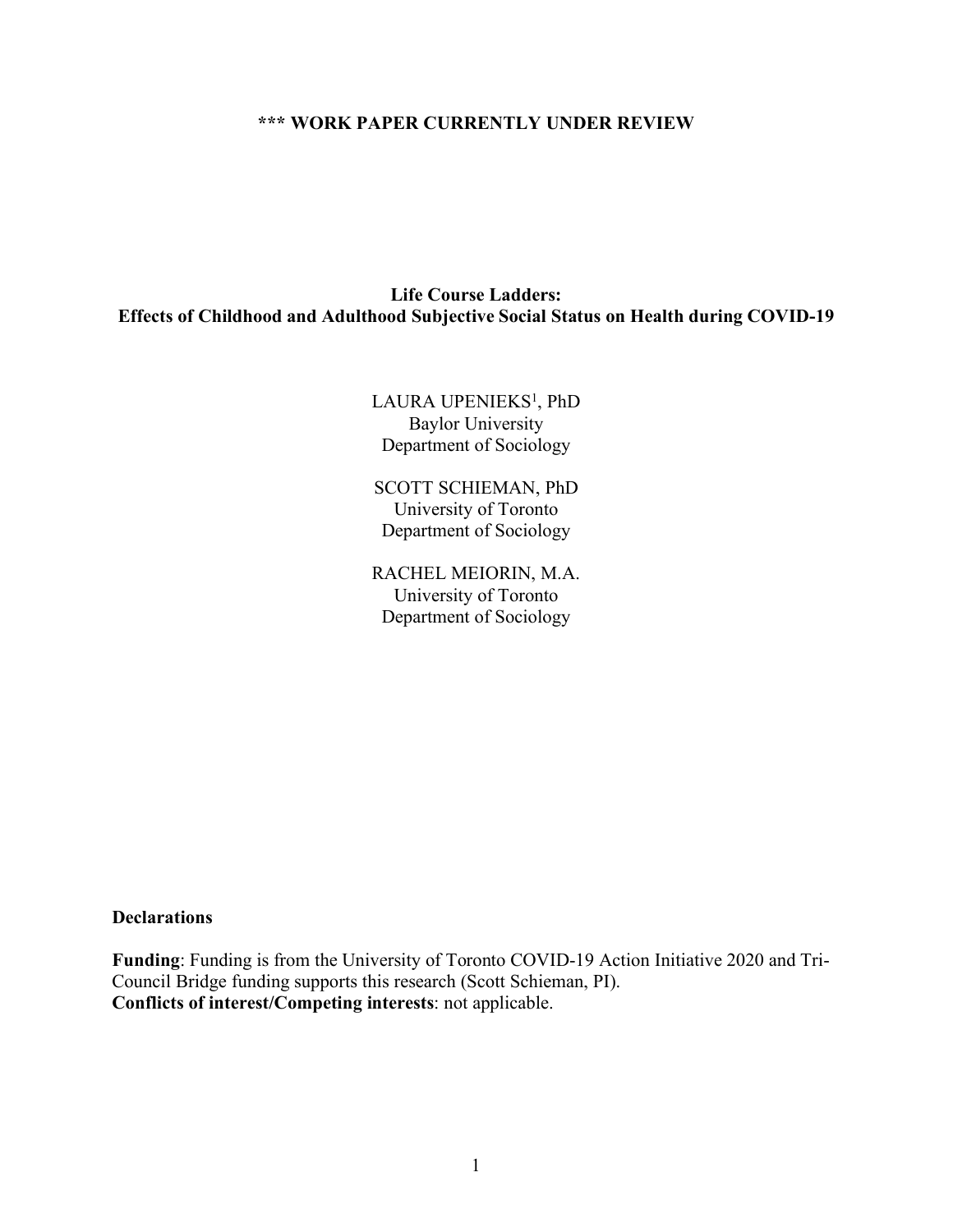# **Life Course Ladders: Effects of Childhood and Adulthood Subjective Social Status on Health during COVID-19 Abstract**

*An emerging body of work has started to document population health consequences of the radical social and economic transformations that took place during the COVID-19 pandemic. The current study considers subjective social status (SSS) at two life course phases (childhood and adulthood) and assesses how they relate to changes in physical health during the pandemic. SSS is an important correlate of health above and beyond objective socioeconomic status, but existing work has mostly relied on SSS measurements during adulthood. Using two waves of data from the Canadian Quality of Work and Economic Life Study (C-QWELS) that follow respondents between the onset of lockdown measures in March and May of 2020, we take a life course view of subjective social status to assess how childhood SSS and adulthood SSS combine in synergistic ways to influence self-rated physical health (N=1,886). Results from multinomial logistic regression models suggest that lower childhood SSS was associated with a higher chance of being in consistently poor health, which was explained by adulthood SSS. Lower adulthood SSS was associated with a greater likelihood of being in consistently poor health and reporting declining health. A lower cumulative SSS between adulthood and childhood also predicted poor health, while perceived upward mobility over time was associated with good health. We interpret our results from a life course perspective and offer directions for future research.*

**Keywords:** health, subjective social status, COVID-19, accumulation, pathway, mobility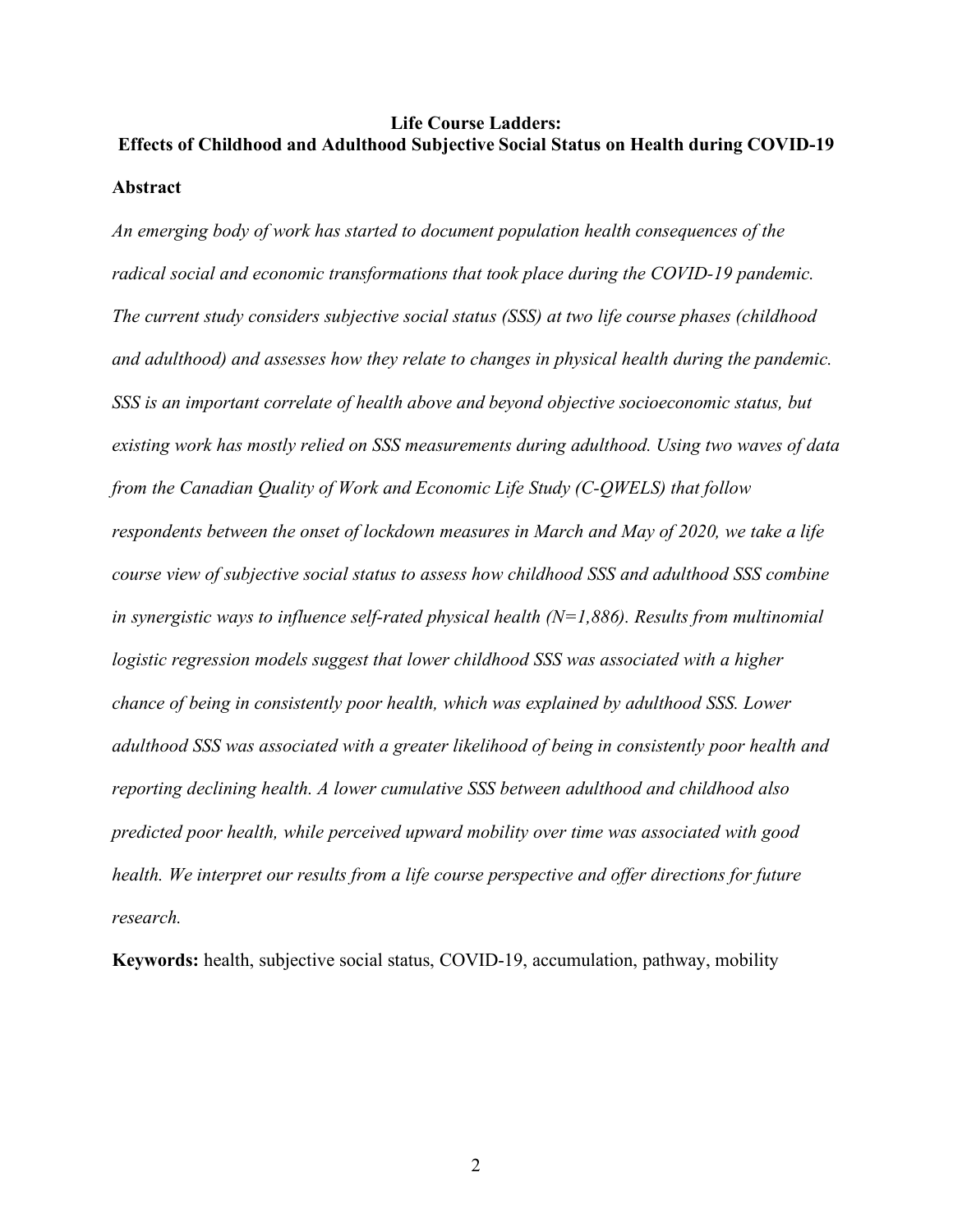## **Life Course Ladders: Effects of Childhood and Adulthood Subjective Social Status on Health during COVID-19**

#### **1. Introduction and Background**

In response to the COVID-19 pandemic, countries worldwide implemented strict lockdown measures to curb the transmission of the virus. These measures lead to a slower spread of infection, but consequences to the health of the general public are almost inevitable (Douglas et al., 2020; Galea, Merchant, &, Lurie 2020). The most common threats to health during this time are the loss of income or employment, residual consequences of economic shutdowns (Hanspal et al., 2020). Moreover, requiring people to remain at home and avoid social gatherings also risks serious social and psychological harm (Galea et al., 2020).

A core tenet of the stress process model in the sociological tradition is that stressors do not affect the health of members of the population equally (Pearlin, 1989). According to this model, groups that occupy the lower rungs of the societal ladder have fewer resources at their disposal to cope with stressors, a relationship which is exacerbated during these uncertain times (Pearlin & Bierman, 2013). However, one's social position is not only a reflection of the hereand-now reality. Indeed, it encompasses processes of accumulation that occur over time, set in motion during the early stages of life (e.g., childhood). Ferraro and Morton (2018, pg.270) define life course accumulation as "a process of amassing one or more objects [a phenomenon that is relatively stable and *may be perceived or measured*], whether desirable or undesirable, within or across domains of interests" (emphasis ours). Recent scholarship has advanced the view that any health risks associated with the COVID-19 pandemic depend on prior life course exposure, including "accumulated socioeconomic drawbacks" (Settersten et al., 2020, pg.6).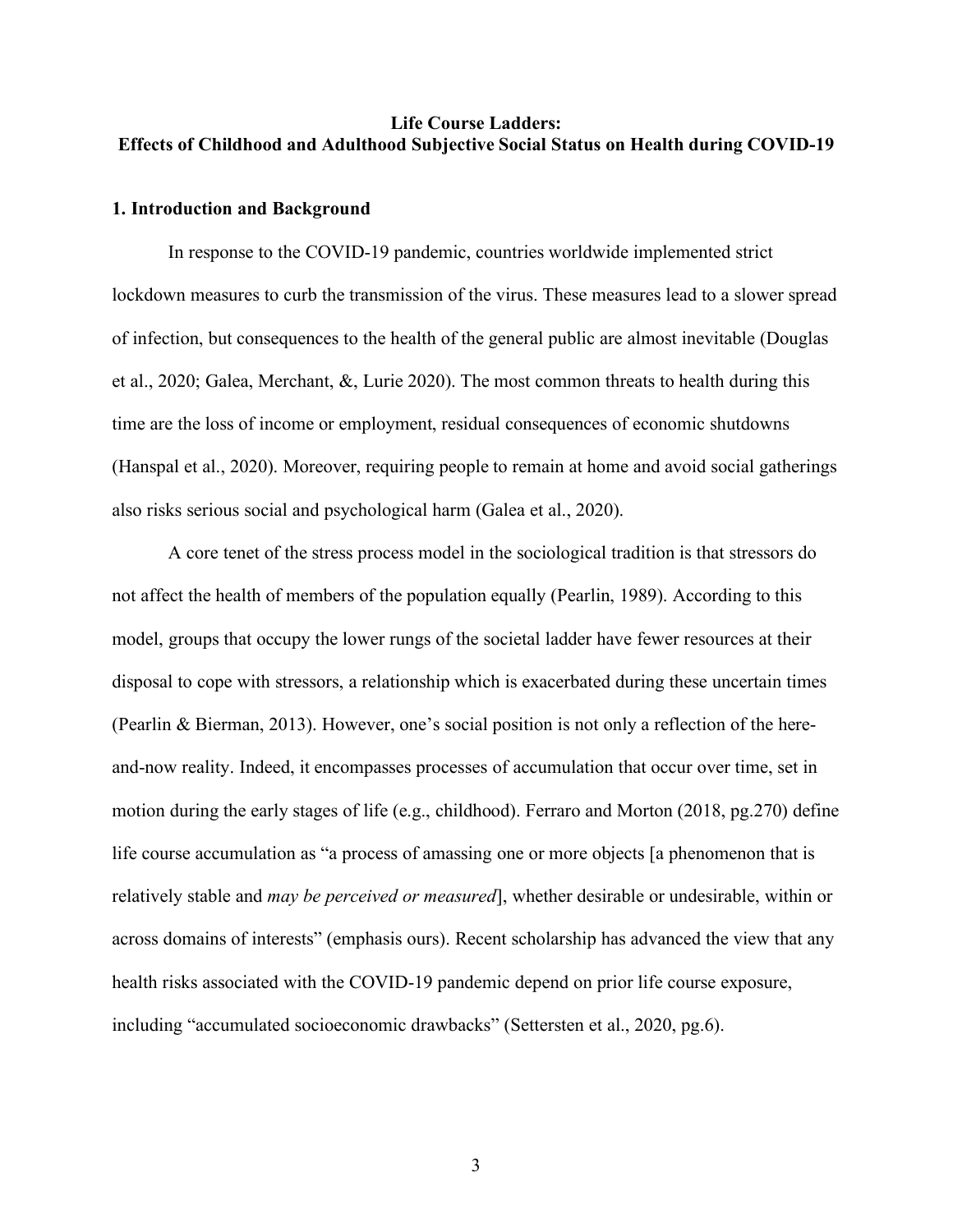In the current study, we consider a measure of social position, subjective social status (SSS), at two life course phases (childhood and adulthood). We assess how these measures relate to changes in physical health during the COVID-19 pandemic. Subjective measures of social status capture how individuals *perceive* their social position relative to others, and where they think they belong on the societal ladder (Marmot, 2004; Wilkinson & Pickett, 2007). Impressions of one's own social standing may take on greater importance in the face of pandemic-related adversity, as hardships accumulate and disruptions to normal routines afford people more time to contemplate their social status relative to others.

Subjective social status is a robust correlate of mental and physical health beyond objective measures of socioeconomic status (Präg, Mills, & Wittek, 2016). However, most studies assess subjective status at a single point in time, and the majority of the research on subjective social status and health is cross-sectional in nature. One's current perceptions of their relative standing in society, however, fails to directly capture where a person saw themselves starting out from, and whether high or low perceptions of position have endured through time or shifted upward or downward. Thus, adulthood SSS and any accompanying associations with health may be a function of, or combine in unique ways, with childhood SSS.

Using two waves of data as part of the *Canadian Quality of Work and Economic Life Study* (C-QWELS) that track key variables of interest between the onset of COVID-19 lockdown measures in March and May of 2020, we take a life course view of subjective social status, modelling its impact from retrospective childhood measures of SSS to one's current assessment of their social standing in adulthood. Relying on four recognized life course models of health sensitive period, accumulation, pathway, and mobility (Pudrovska & Anikputa, 2014)—we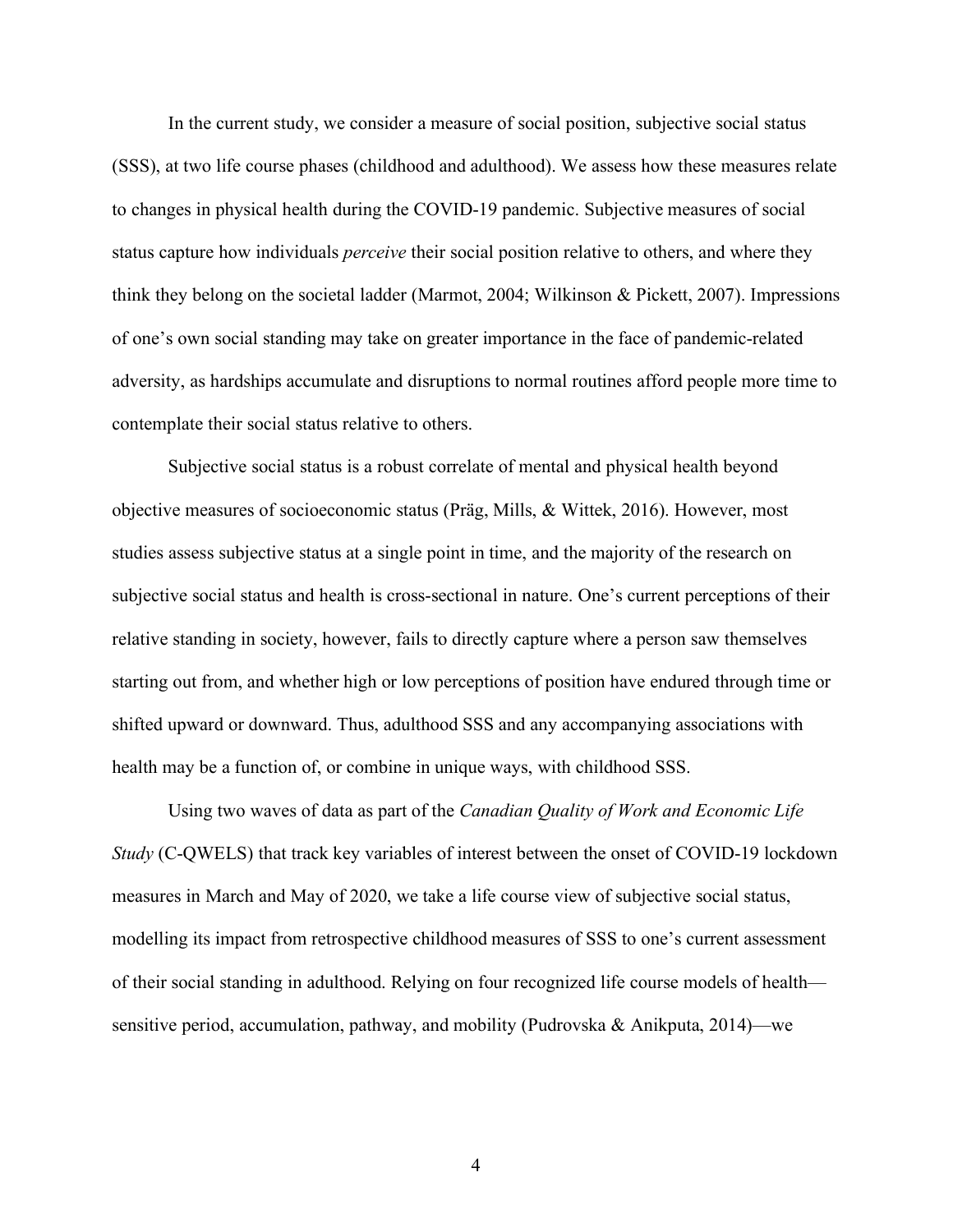assess how childhood SSS and adulthood SSS combine in synergistic ways to get "under the skin" as the pandemic progressed.

#### **1.1. Measuring Subjective Status over the Life Course**

A scientific consensus is emerging that finds SSS to hold strong associations with health above and beyond traditional measures of socioeconomic status (Cundiff & Matthews, 2017; Demakakos et al., 2008; Nobles et al., 2013; Singh-Manoux et al., 2005). Perceptions of one's place in socioeconomic hierarchies may evoke strong physiological stress responses (Rahal et al., 2020b). Feeling inferior to other also has psychological consequences, above and beyond absolute levels of material deprivation (Marmot, 2004).

Less is known, however, about the origins of SSS, and how perceptions of social position build or change over the life course. The way that SSS is measured at each life course phase will have important implications for its utility in predicting health at the population level. The additional explanatory power of subjective socioeconomic status over objective indicators of socioeconomic status may be picking up on early life characteristics, such as schooling quality, or wealth in one's extended family (Schnittker & McLeod, 2005).

An appraisal of relative social position may be greatly influenced by the time horizons study participants are primed to consider. According to the cognitive averaging principle, one's present SSS is an average of beliefs about one's past, current, and future social position (Andersson, 2018; Nobles et al., 2013; Singh-Manoux et al., 2005). In other words, SSS is not only an indicator of one's present position and resources, but also one's perceived resource trajectory, though the relative salience of each time point for health is not made clear in prior work.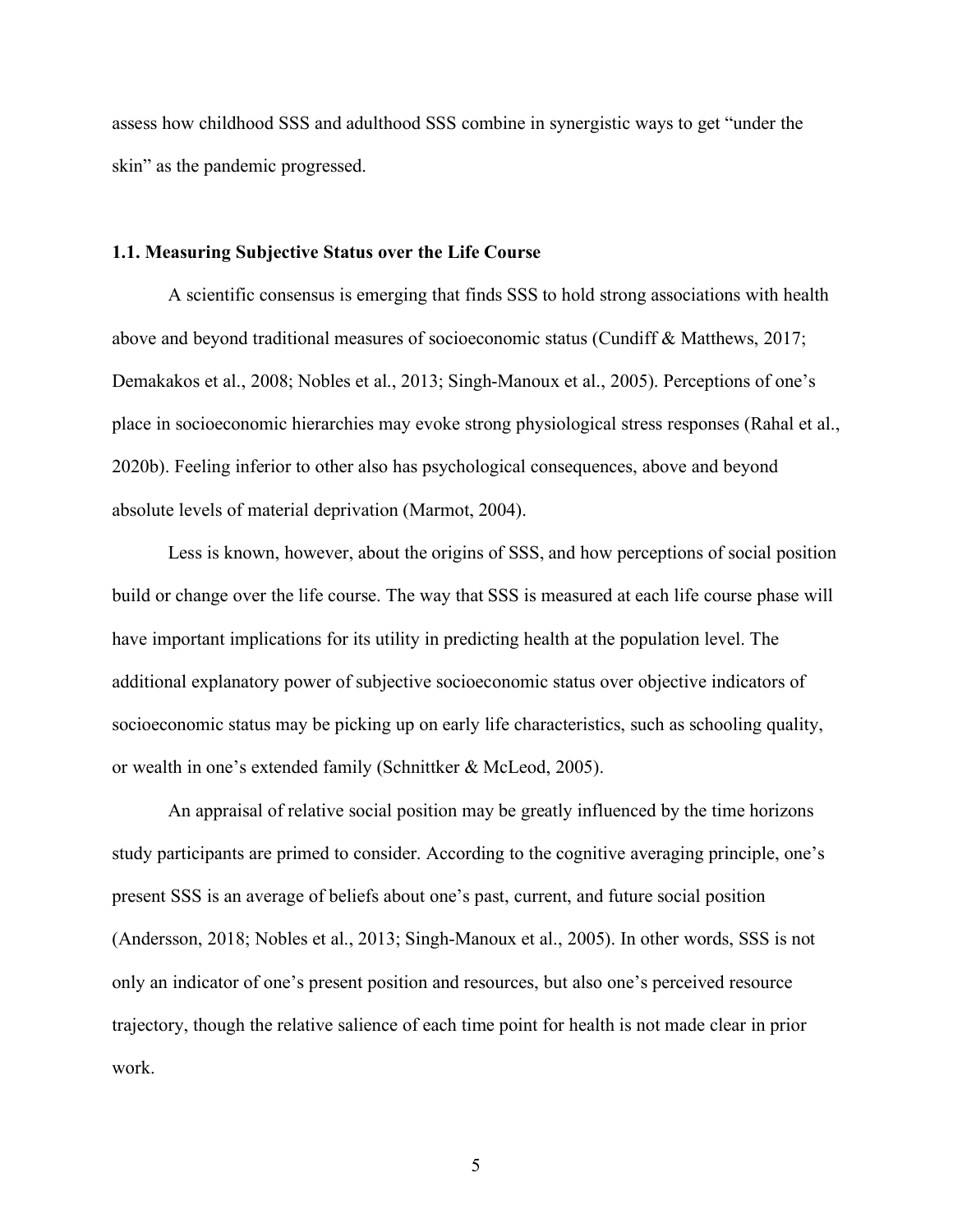While current SSS in adulthood has been measured extensively, we have a limited understanding of how respondents retrospectively assess their childhood social status. Some scholars suggest that SSS epitomizes lifetime achievements and socioeconomic status relative to one's starting point early in the life course (Demakakos et al., 2008). This idea of adaptive expectations reflects the possibility of self-comparison, where one's current social position is evaluated according to past status. For instance, having been previously incarcerated, and the socioeconomic consequences that follow, tended to be associated with lower present day SSS among former inmates (Schnittker & Bacak, 2013). Understanding how one assigns subjective SSS thus appears to be based on social comparisons simultaneously to one's past self and others in present society (Jin & Tam, 2015). This requires careful consideration of the potential challenges in measuring childhood SSS.

#### **1.2 Measuring Early Life SSS**

Prior research provides a foundation for an exploration of the synergistic effects of SSS from early life to adulthood and their potential consequences for health. SSS is often measured prospectively in adulthood but not childhood, leaving scholars to rely on retrospective measures to gauge the latter. Indeed, a few studies have measured childhood SSS retrospectively. For instance, Kingston (2012) find that childhood SSS indirectly influences prenatal stress among expecting mothers through its effect on adult SSS and recalled childhood stress. There are also a few studies that use a measure of childhood socioeconomic position that includes retrospective measures of SSS. These indicators combine objective measures of SES (recalled parent's education, father's occupation), and subjective measures (e.g., recalled financial ranking of one's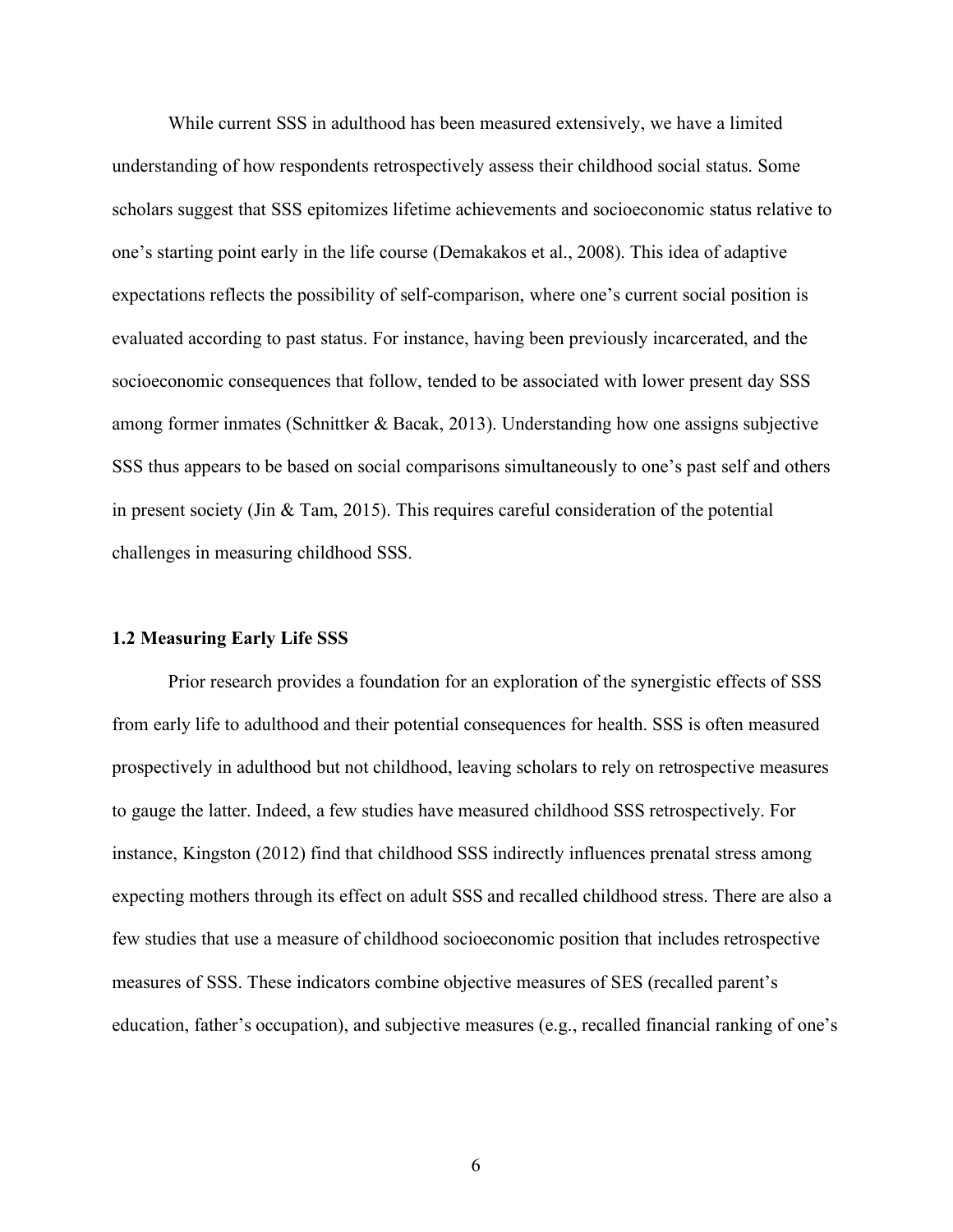family compared to others) to assess later-life health outcomes, and are associated with better health (Ferraro et al., 2016; Singh-Manoux et al., 2005).

Beyond these studies of retrospective SSS, only a few studies have looked at measures of SSS at multiple points in time, but these suffer from having relatively short lag times between measurements, ranging from 7-14 days (Giatti et al., 2012) to two months (Goodman et al., 2001), and at its largest, six months or more between observation points (Goodman et al., 2007; Operario et al., 2004; Thompson et al., 2014). Overall, these studies show that SSS measured at time lags of six months or more have associations with self-rated health that exist net of demographic characteristics and objective socioeconomic status (Goodman et al., 2007; Operario et al., 2004; Thompson et al., 2014). These studies, however, are limited for three reasons. First, they rely on data from a single period of the life course for assessing SSS. Second, because of a reliance on single measurements of SSS, existing work does not consider that the effects of SSS at various life course stages may accumulate to impact health. Third, past studies have not taken into account that SSS may *change* between periods of the life course. In general, research with multiple points of SSS measurement have tended to concentrate exclusively on either adolescent (Goodman et al., 2007) and adult samples (Jin & Tam, 2015; Operario et al., 2004; Thompson et al., 2014), limiting a broader life course consideration.

A last step before considering the life course processes through which SSS may affect health is to consider the potential for recall bias in retrospective measures of childhood SSS. Prior research has addressed this concern. For instance, von Fintel and Posel (2016) analyzed reports of recalled childhood socioeconomic position from the same sample of adults, collected two years apart. They found that recall of childhood SSS was fairly consistent (63% agreeance), a measure similar to retrospective recall of a more objective measure, parental education (72%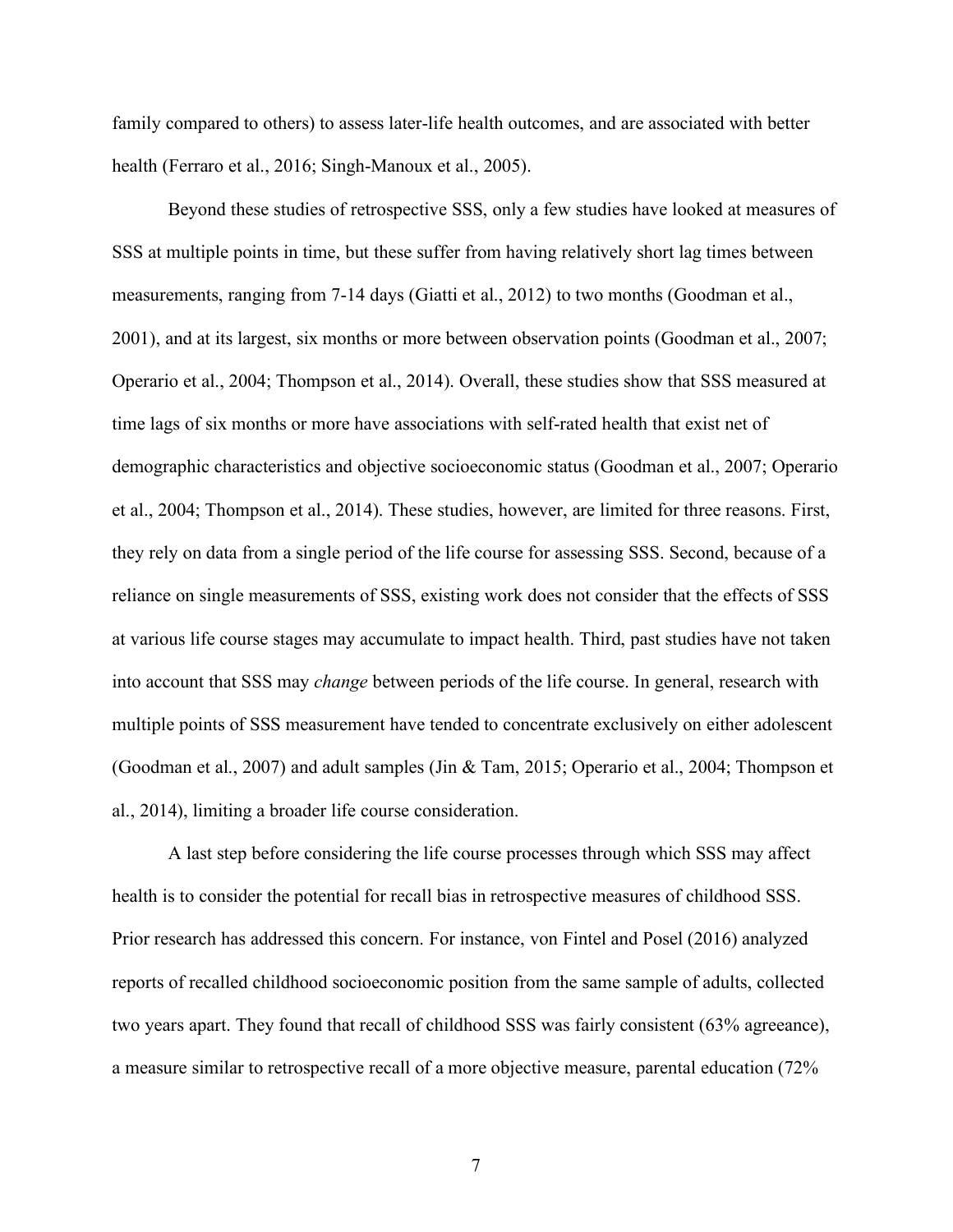agreeance). Using data from the nationally representative MIDUS sample in the United States, Ward (2011) also reported 60% concordance between childhood SSS among twins raised in the same household. Other work by Hardt et al. (2010) suggests that the relationship between perceived financial hardship during childhood and adult distress does not significantly differ when assessed retrospectively versus prospectively. Finally, it is also important to note that there are negligible differences in recall of childhood SSS across demographic characteristics. Recall does not vary by gender, race/ethnicity, or age (von Fintel & Posel, 2016; Ward, 2011). All told, this body of work suggests that recalled measures of SSS should be valid indicators of perceptions of social position in early life.

#### **1.3. Subjective Social Status and Health: Integrating the Life Course Perspective**

Reflections about one's social standing in society may be quite fluid, as individuals assess their current predicaments continually in light of past events and looking ahead to the future (Jin & Tam, 2015). We investigate four life course models regarding the manner in which early life SSS might combine with adulthood SSS to influence self-rated health during the COVID-19 pandemic: (1) early life sensitivity, (2) accumulation, (3) pathways from early life SSS to adulthood SSS, and (4) social mobility (Pudrovska & Anikputa, 2014).

The early life sensitivity model (also commonly referred to as the critical period model) posits the periods of childhood and adolescence as "sensitive" periods for cognitive and biological development that help prepare the individual for future environments they might encounter (Miller, Chen, & Parker, 2011). At a cognitive level, early life concerns about one status may foster distrust and heightened vigilance that prepare the individual to deal with expected threats (Miller et al., 2011). According to the sensitive period model, negative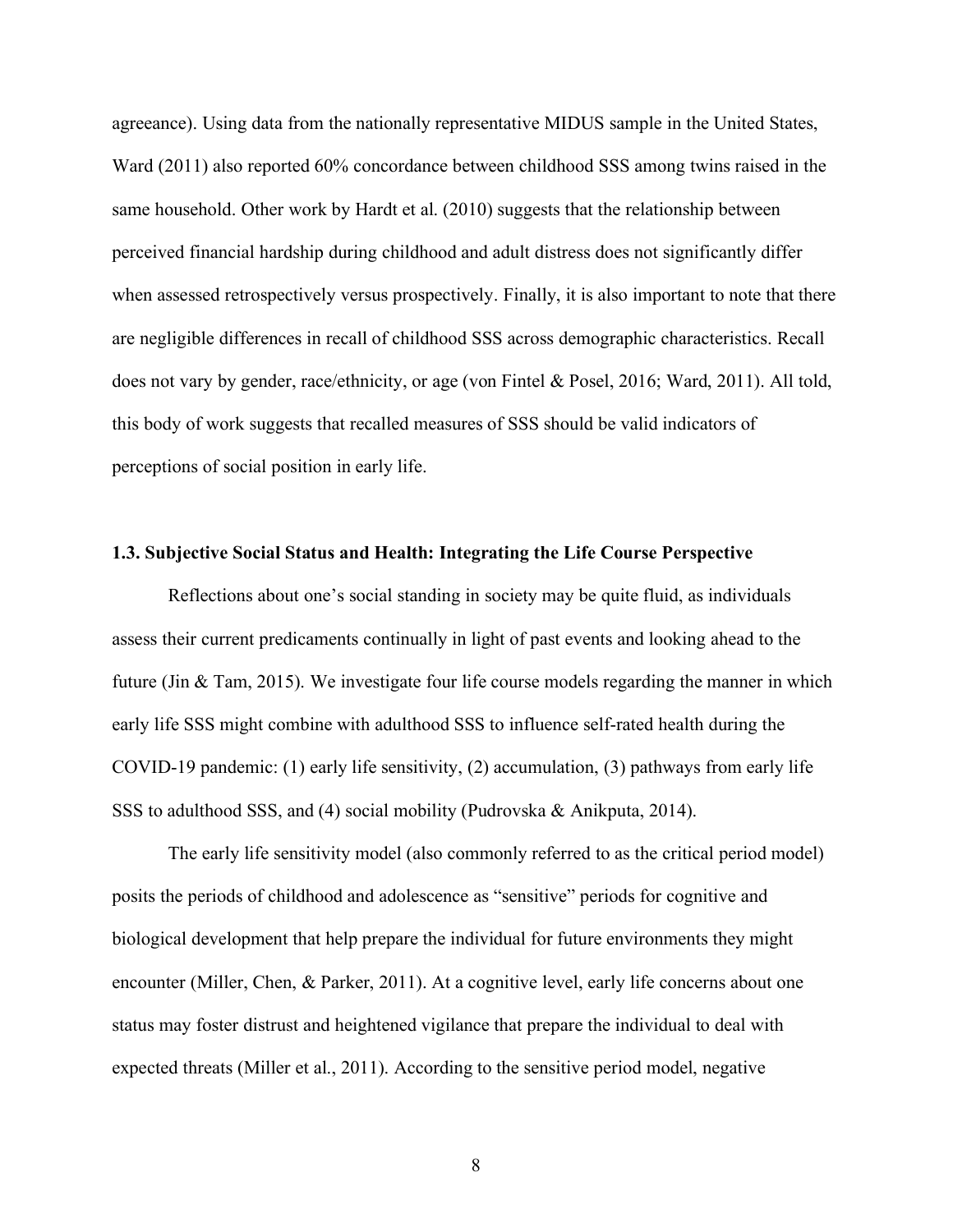exposures during childhood may result in scarring that increases the risk of health problems later in the life course (Ben-Shlomo  $& Kuh, 2002$ ). To highlight two notable studies supporting this model, Ferraro and colleagues (2016) found that lower childhood SES predicted a higher number of chronic health conditions at baseline, and was also associated with a greater likelihood of developing new conditions over time. Williams and colleagues (2019) also found that a low childhood social status lowered the odds of remaining disease free among U.S. older adults.

Some previous research has shown that childhood SSS may evoke an enhanced stress response, and be damaging for health, at least in the short term. Lower SSS in young adulthood activates a stronger physiological response to stress: it predicts blunted HPA axis responses to stress, as well as higher resting heart rates, even once objective social status was accounted for (Adler et al., 2000; Habersaat et al., 2018). Moreover, in experimental studies, undergraduate students that were assigned to positions with low social power reported higher negative affect at the end of the study following stress (Cundiff et al., 2016; Mendelsson et al., 2008). While informative, these studies assessed health outcomes during the relatively early stages of the life course; thus, whether childhood SSS has longer-term direct effects on health into adulthood has yet to be determined.

The second life course model of health, the accumulation model, predicts that the greatest risks to health come when people are exposed to persistent or cumulative stress over the life course (Yang et al., 2017). This model is supported by studies which show that cumulative measures of SES are stronger predictors of health risk than SES measured at any one single point in the life course (Grunewald et al., 2012). In one of the few studies to assess both childhood and adulthood SSS, Kingston et al. (2012) report a fairly weak correlation between these two measures  $(r = 0.19)$ , with both rankings of SSS hovering around 6.5 out of 10. While Kingston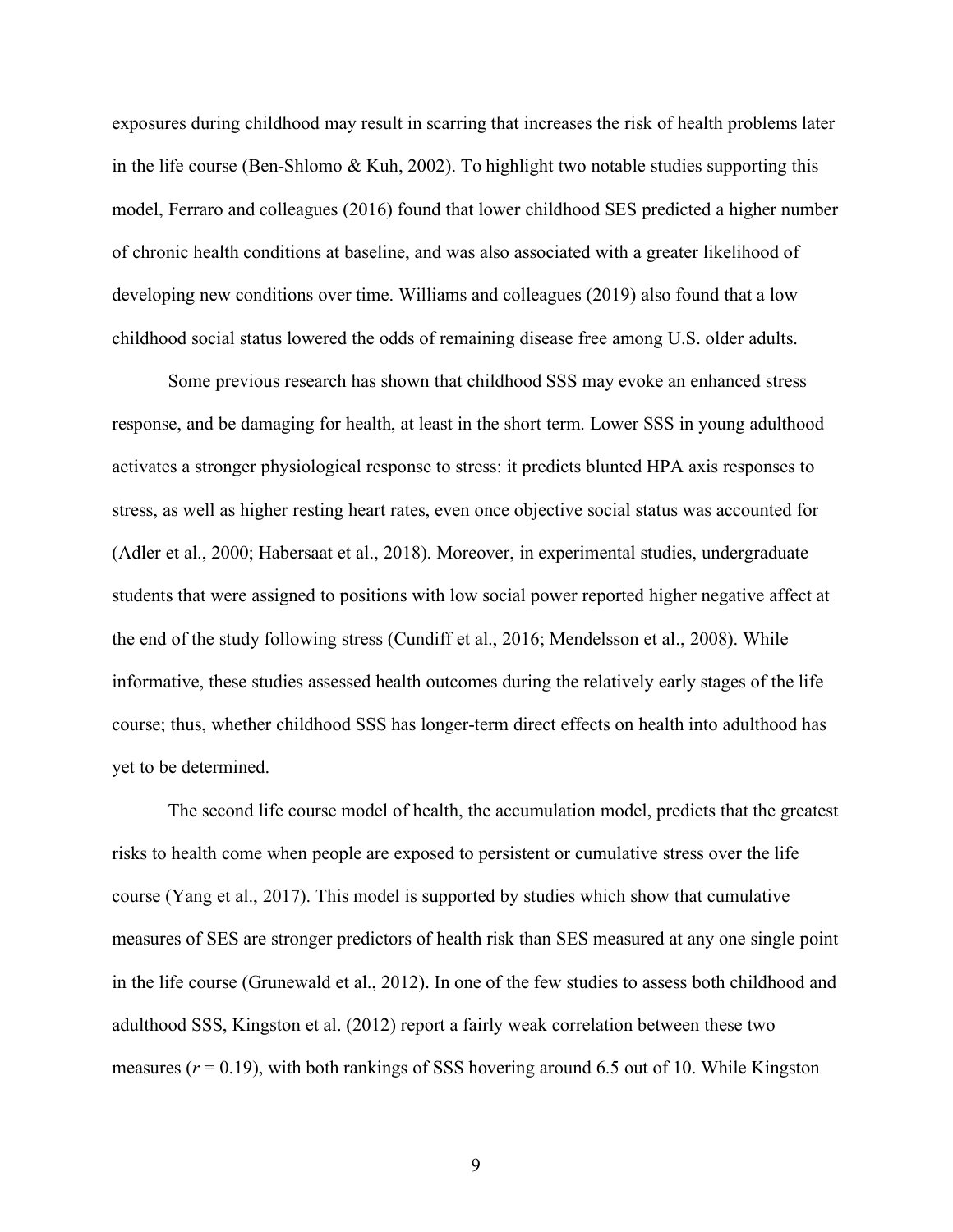and colleagues do not offer reasons why this correlation is weak, individuals' points of reference may change as they enter the workforce and build lives of their own. What seemed like a lot (or a little) in childhood may take on different meaning when individuals are exposed to a diverse array of people from different social positions (Eibner & Evans, 2005). Moreover, the relatively weak correlation between recalled SSS does not preclude the possibility that childhood and adult SSS may combine additively or interact to predict poor health. Recent evidence has emerged to suggest that the chronic toll of low SSS among workers may portend worse health, net of objective SES (Brosschot, Verkuil, & Thayer, 2018).

The third life course model, the pathway model, posits that though childhood conditions may impact health, circumstances in adulthood bear the stronger association with health (Gruenewald et al., 2012; Pearlin et al., 2005; Pudrovska & Anikputa, 2014). While studies frequently emphasize the importance of childhood socioeconomic conditions, some scholars indicate the limits of this sensitivity period model by documenting that such effects are mediated through adult circumstances (Pudvroska & Anikputa, 2014). Adult SSS is expected to influence health regardless of childhood SSS and may act as a mediator of the association between childhood SSS and health.

The process of relative deprivation may work through a pathway model because it results from negative social comparisons. For instance, those recalling a poor childhood SSS may have also perceived a lack of opportunity for advancement in adulthood through education, or the procurement of wealth or social prestige relative to other members of society that are the objects of comparison. This could facilitate a self-fulfilling prophecy: to the extent that a low childhood SSS leads people to lower their aspirations for achievement, this may cause perceptions of adulthood SSS to be lower precisely because of a lack of achievement.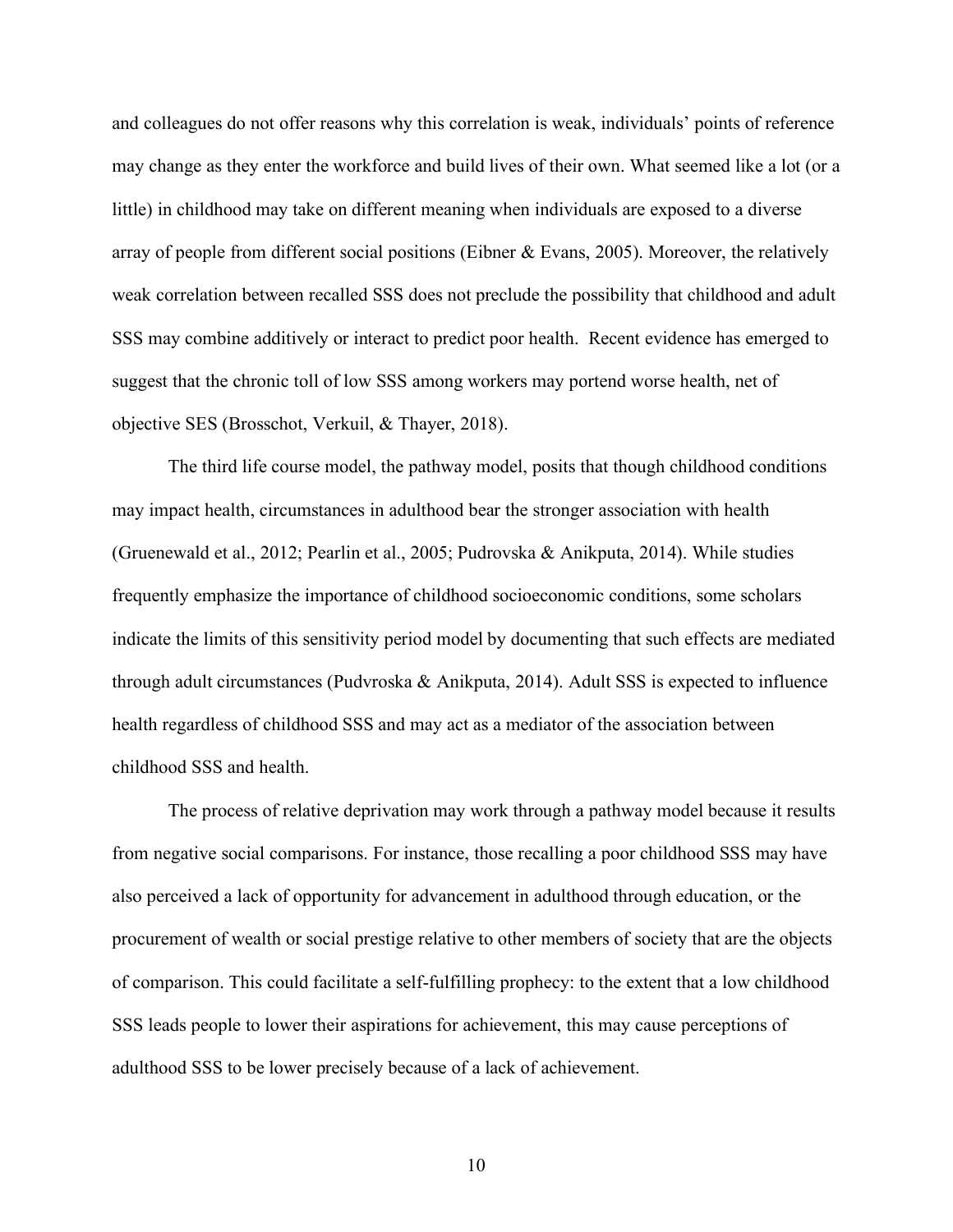The fourth life course model, social mobility, provides insight into how changes in SSS between early life and adulthood shape health (Harris & Schorpp, 2018). The social mobility model posits that perceived upward mobility between childhood and adulthood may offset the effect of a low early life SSS. Key to this model suggests that moving from a low SSS perception in childhood to a high SSS one in adulthood, or vice versa, may impact health. The perception that life is improving may spur individuals feel more optimistic about their situation (Schafer, Ferraro, & Mustillo, 2011) and is associated with higher feelings of personal control (Hitlin  $\&$ Johnson, 2015). Together, these resources may potentially correlate with better stress coping mechanisms and taking stronger initiatives to protect health. However, perceptions of downward mobility may initiate the opposite process, where individuals begin to feel pessimistic that things will get better, and refrain from investing in effort to improve their social standing. Findings from a cross-sectional national sample of Chinese adults finds that only perceived downward mobility in SSS from adolescence to present is a predictor of self-rated physical health (Jin  $\&$ Tam, 2015). These authors propose that the effects of downward mobility may linger while the effects of upward mobility may dissipate, but this claim has yet to be tested with longitudinal data.

## **2. Data and Methods**

#### **2.1. Sample**

We analyze data from a longitudinal national survey of Canadian workers that was collected as part of the *Canadian Quality of Work and Economic Life Study* (*C-QWELS*). This project was intended to examine social conditions and well-being among Canadians who were currently employed. We use data collected in 2020 from March  $17<sup>th</sup>$  to March  $23<sup>rd</sup>$  (N = 2,528) working Canadians) (hereafter, Time 1), and from May  $17<sup>th</sup>$  to May  $24<sup>th</sup>$  (N = 1,886) (Time 2).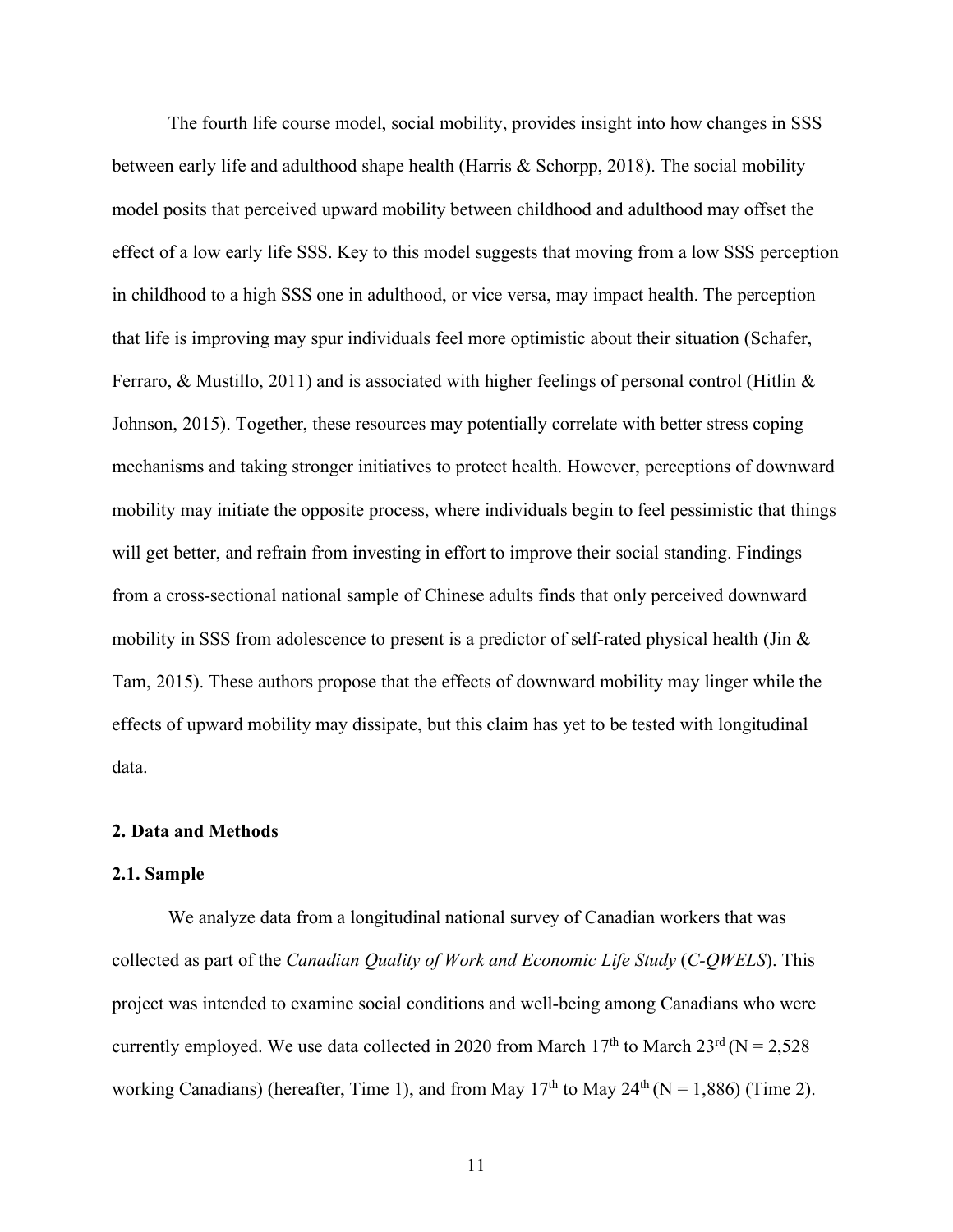An attempt was made to contact all participants in the Time 1 survey at follow-up. Altogether, the response rate for the initial sample was 43%, and there was a 75% retention rate between the March and May waves of data collection.

All study participants were drawn from the Angus Reid Forum (ARF), a built and managed panel of Canadians that have agreed to participate in research. Panel participants were recruited through a variety of online and offline channels, extensively profiled, and measured to ensure accurate representation of the diversity across Canada's adult population (http://angusreid.org). Sample selection for these surveys began with creating a balanced sample matrix of the Canadian population. A randomized sample of ARF members were then selected to match this matrix to ensure a representative sample. All results are weighted according to the most current gender, age, education, and region Census data to ensure broad representation of working Canadians.

#### **2.2. Dependent Variable: Change in Self-Rated Health**

Self-rated health was measured identically at Time 1 and Time 2 with a well-validated measure of self-rated health (Idler & Benyamini, 1997). Respondents were asked, "Overall, how would you describe your current state of health?" Responses were coded where  $1 =$  "Poor" or "Very Poor,"  $2 =$  "Fair,"  $3 =$  "Good,"  $4 =$  "Very good," and  $5 =$  "Excellent." Since we were interested in changes in self-rated health between March and May (from the onset of lockdown measures to the height of the pandemic in Canada), we coded each measure of self-rated health into a binary variable, where 0 = *poor, very poor, or fair health*, and 1 = *good, very good, or excellent health*. This decision was made because we were interested in how childhood and adulthood SSS may be associated with larger changes in health during this period of crisis.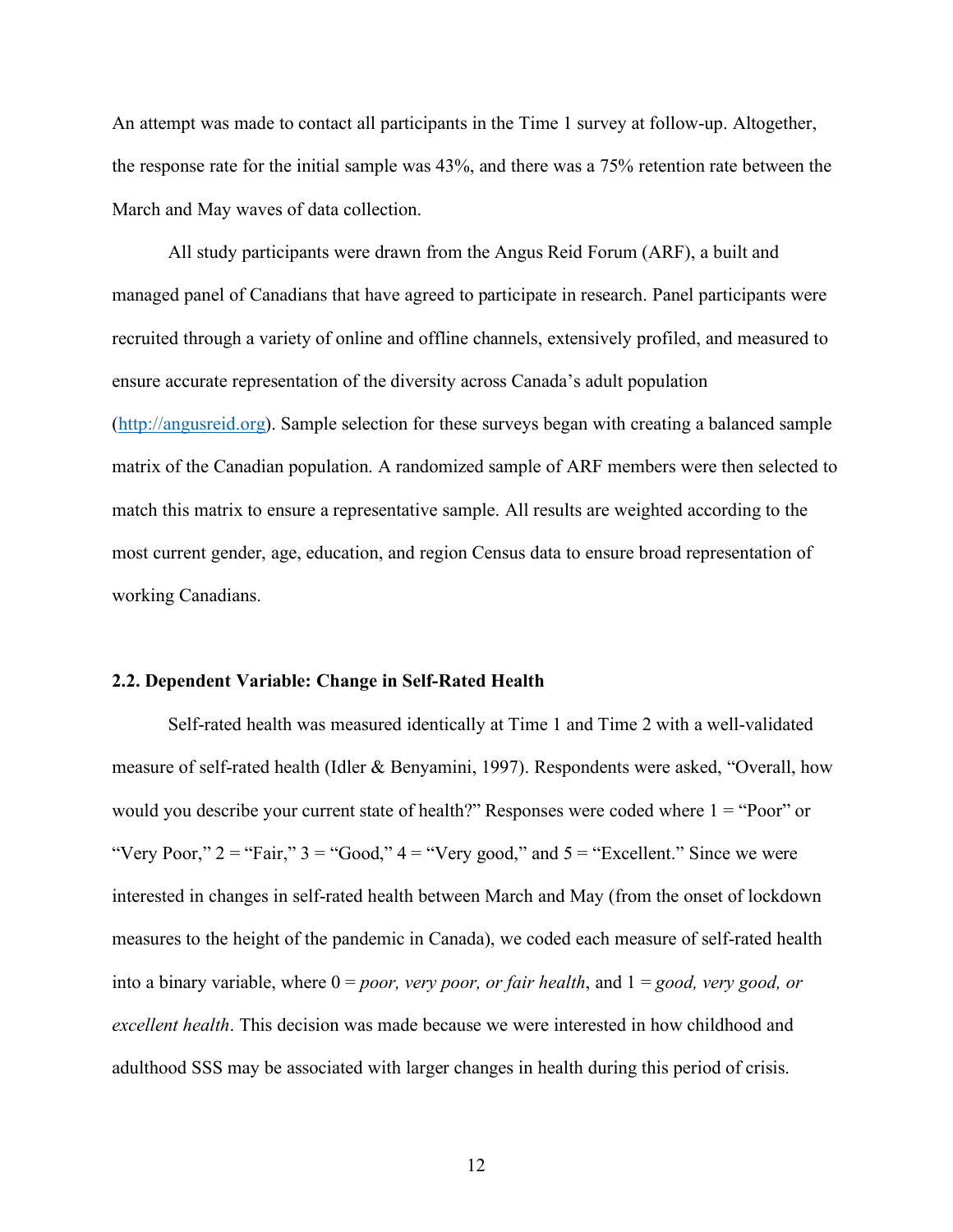Using these binary classifications of health at each wave, we then created a four-category variable capturing changes in self-rated health. Our reference category was those in good, very good, or excellent self-rated health at Time 1 and Time 2, combined with those who improved their health over the course of the sample, as the latter group had too few participants to include as a separate category. Together, this group comprised 78% of the sample. We contrasted these individuals with those who had consistently poor health between Time 1 and Time 2 (e.g., scores of 0 at both time points) (7% of the sample), and with those who had worse health at Time 2 relative to Time 1 (15% of the sample).

## **2.3 Focal Independent Variables**

*Subjective Social Status:* SSS was measured in childhood and adulthood with the commonly used MacArthur Scale of Subjective Social Status (Adler et al. 2000). Respondents were presented with a ladder and asked to rank themselves in terms of their standing in society. As a measure of *adulthood SSS*, respondents were asked, "Think of this ladder as representing where people stand in our society. At the top of the ladder (10) are the people who are best off those who have the most money, most education, and best jobs. At the bottom of the ladder (1) are the people who are the worse off—who have the least money, least education, and the worst jobs or no jobs. The higher up you are on this ladder, the closer you are to the people at the very top, and the lower you are, the closer you are to the people at the very bottom. Where would you place yourself at the present time?" (response options range from 1 to 10). After completing this question respondents were then asked, "And if you think about the family that you grew up in, where did they fit in?" They were shown the same 10-rung ladder and asked to assess their *childhood SSS*. On both measures of SSS, higher values indicate greater self-assessed social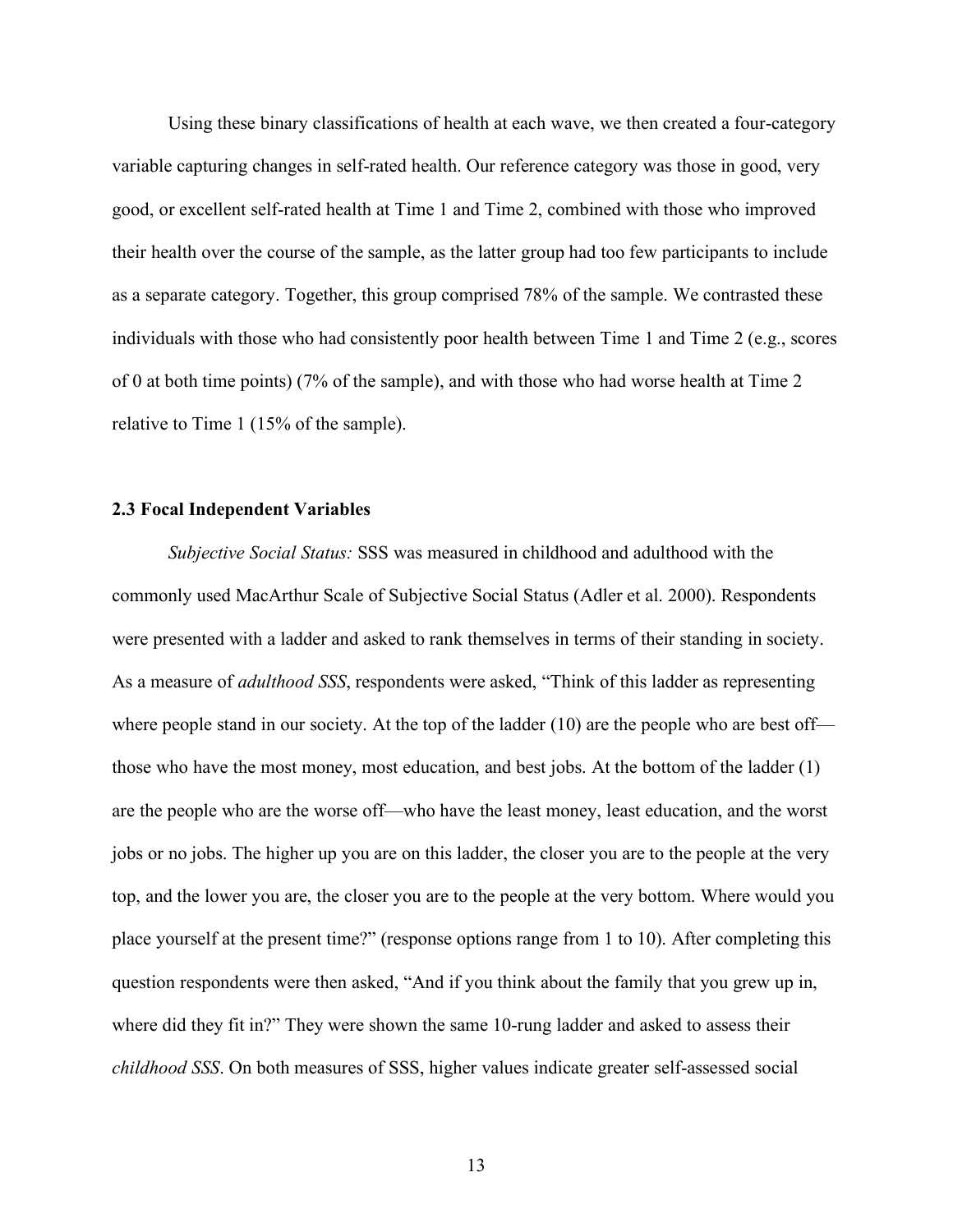status. This measure has a high degree of convergent and discriminant validity (Andersson, 2018; Operario et al., 2004).

The life course accumulation model and the mobility model both propose a complex interplay between childhood and adulthood SSS. To assess accumulation, we created a measure of *cumulative SSS*, which is the sum of one's self-placement on the ladder at childhood and adulthood (range = 2 - 20). To measure *perceptions of social mobility*, we consider whether individuals perceived a higher, lower, or the same subjective social status in adulthood as in childhood. Following a procedure established by Jin and Tam (2015), we created a four-category variable coded as follows:  $0 =$  stable low SSS between childhood and adulthood (less than or equal to 5 at both time points, reference category)  $1 =$  stable high SSS (greater than 5 at childhood and adulthood), 2 = decreasing SSS (adulthood SSS is lower than childhood SSS), and 3 = increasing SSS (adulthood SSS is higher than childhood SSS).

#### **2.4 Study Covariates**

To ensure that the association between various configurations of subjective social status and health are not conflated with objective measures of socioeconomic status, we adjust for the following four measures, all measured at Time 1 (March). *Education* is measured with the following question: "What is the highest level of education that you yourself completed?" We compare those with a university undergraduate degree or higher to those with less than a university undergraduate degree. As a measure of *occupation,* we contrast individuals in higher administrative, professional, and technical occupations to all others (e.g., sales, service, clerical, skilled labor/production). Analyses also measure *household income*, comparing individuals in the under \$25,000 category to individuals in each of the following other categories: \$25,000- \$49,999, \$50,000-\$99,999, \$100,000-\$149,999, \$150,000-\$199,999, and \$200,000 or more.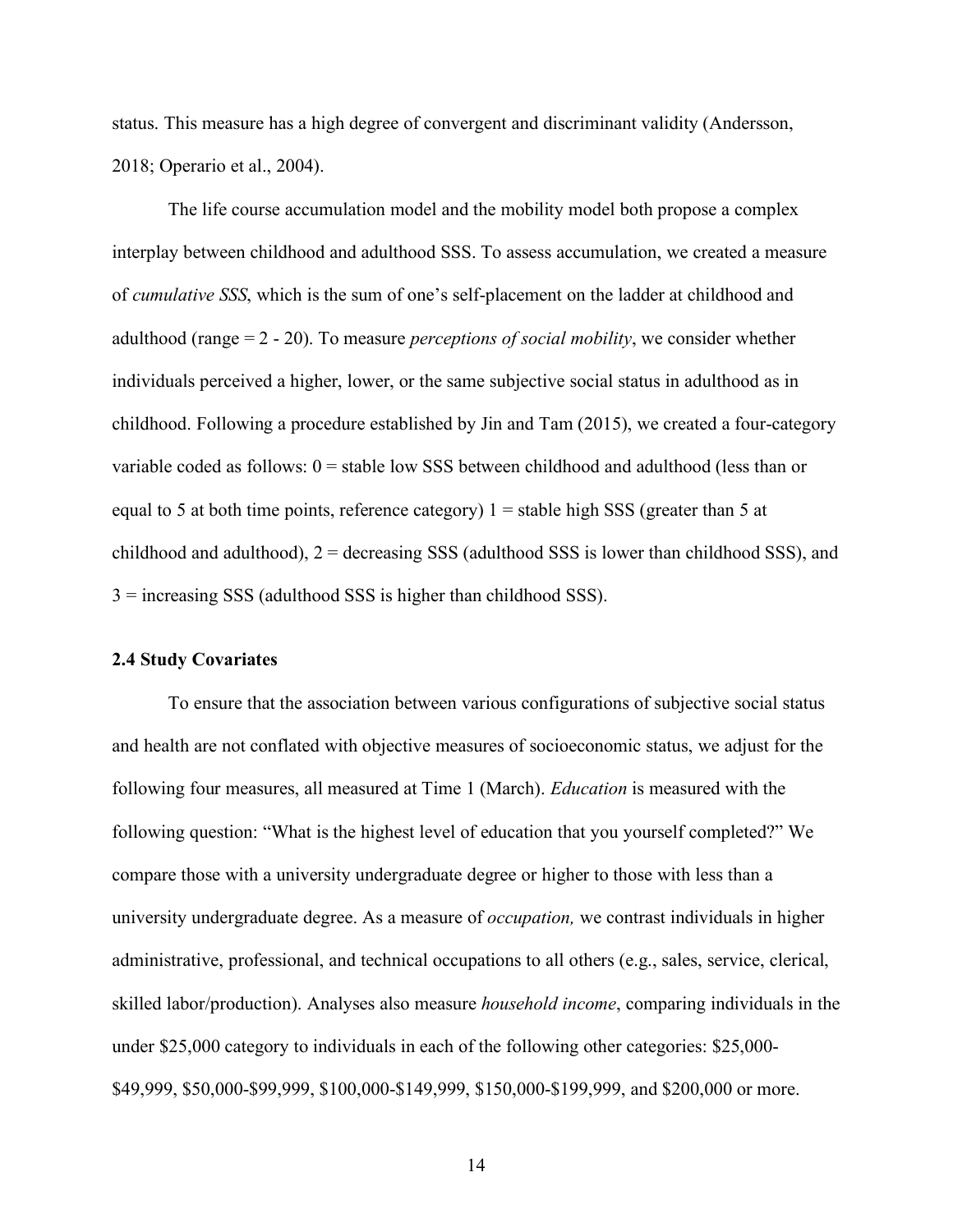Finally, given that job loss was a more prevalent occurrence at the onset of the pandemic as lockdown measures came into effect, we include a binary variable of whether the respondents, all employed at Time 1 of the survey, *experienced a job loss* in the months before the Time 2 survey was fielded  $(0 = No, 1 = Yes)$ .

*Demographic Variables:* All analyses adjust for gender (female = 1), age (in years), visible minority status ( $0 = No$ ,  $1 = Yes$ ), marital status, where single respondents were compared to married, previously married, cohabiting individuals, and the number of children younger than 18 residing in the household. Table 1 reports the sample characteristics.

## **2.5. Plan of Analysis**

Given our three categories of changes in self-rated health from Time 1 to Time 2, we use multinomial logistic regression to conduct our analysis. This method is preferred because it allows for multiple comparisons between groups within the same model. We consider consistently good health as the reference category since we are especially interested in the change from consistently good health to stably poor or decreasing health during the pandemic. Table 2 shows relative risk ratios (RRRs), which show the change associated with each predictor in the probability of being in either the 'consistently poor health' or the 'decreasing health' categories, respectively, relative to the reference group of 'consistently good health.'

Multiple imputation with chained equations was used to deal with missing data in all regression analyses ( $m = 20$ ). Less than 10% of the data was missing on study variables prior to imputation, but we performed the imputation routine to preserve statistical power  $(N = 1.886)$ . Results were also consistent using the listwise deletion method of addressing missing data.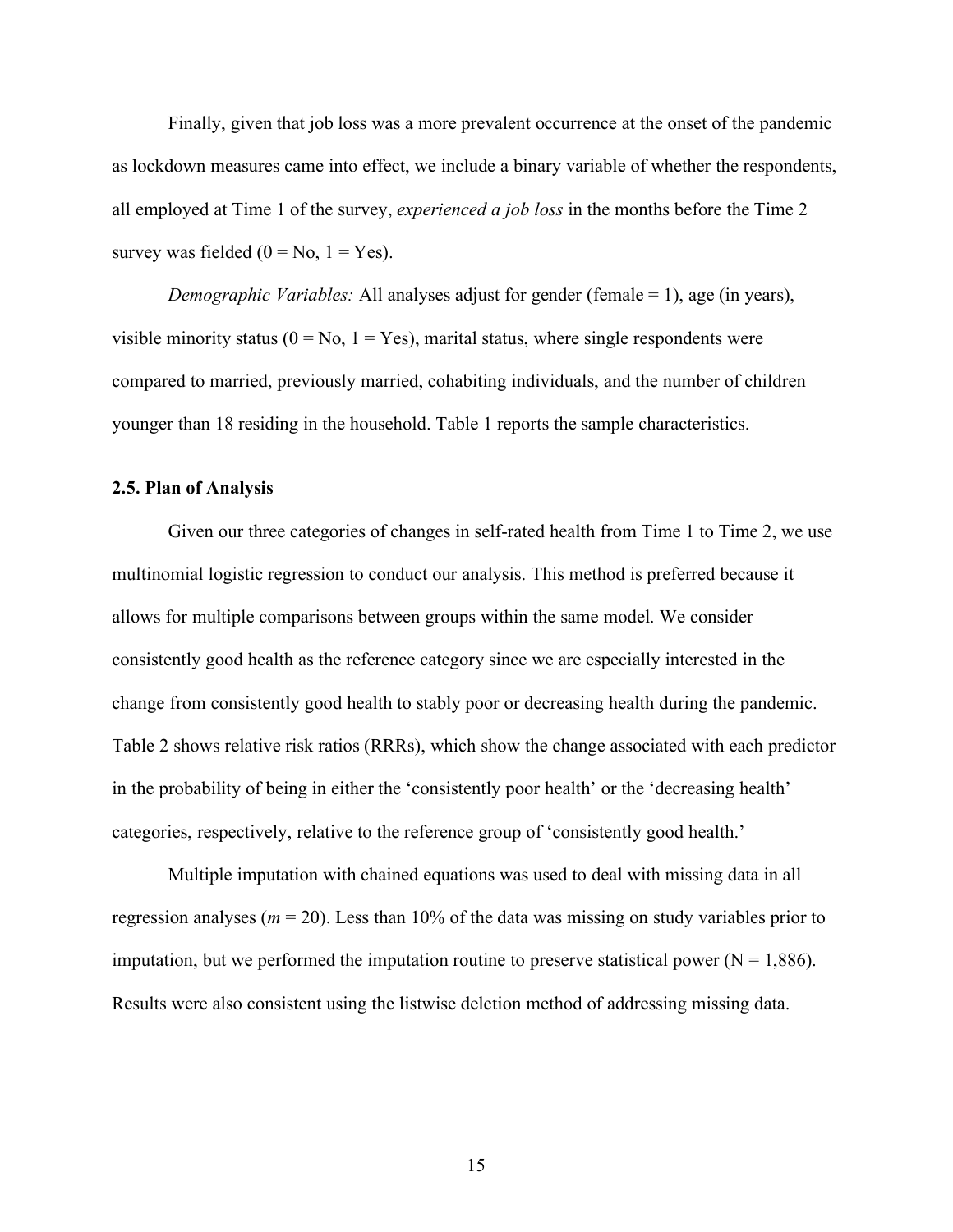## **3. Results**

#### **3.1 Sample Characteristics**

To preface our regression results, we highlight some key sample characteristics. Since our sample was comprised entirely of working Canadians at Time 1, it is not surprising that almost 50% of them had a college degree. However, 9% of respondents reported having lost their job or being laid off as a result of the COVID-19 pandemic between the March and May data collection. The average childhood SSS of respondents in our sample was  $5.53$  (SD = 1.88), and the average adulthood SSS score was  $5.76$  (SD = 1.65). Tests of mean differences comparing childhood and adulthood SSS were not statistically significant. Still, despite similar average perceptions of social status at both time points, there was a fair amount of change in SSS between childhood and adulthood. While 25% of the sample and 35% of the sample displayed consistently high or low SSS (above the center-point, 5, of the ladder), respectively, 16% of the sample reported lower adulthood perceptions of SSS than childhood, and nearly one-quarter of the sample (24%) reported higher perceptions of SSS in adulthood. Childhood and adulthood SSS were modestly correlated at *r* = 0.29.

#### [Table 1 about here]

## **3.2 Multinomial Logistic Regression Results Predicting Change in Self-Rated Health**

Table 2 presents results from a series of six multinomial logistic regression models, with relative risk ratios reported. To aid interpretation and provide effect sizes, we also reference average marginal effects by showing the predicted probability of being in a category of health across levels of SSS, where applicable.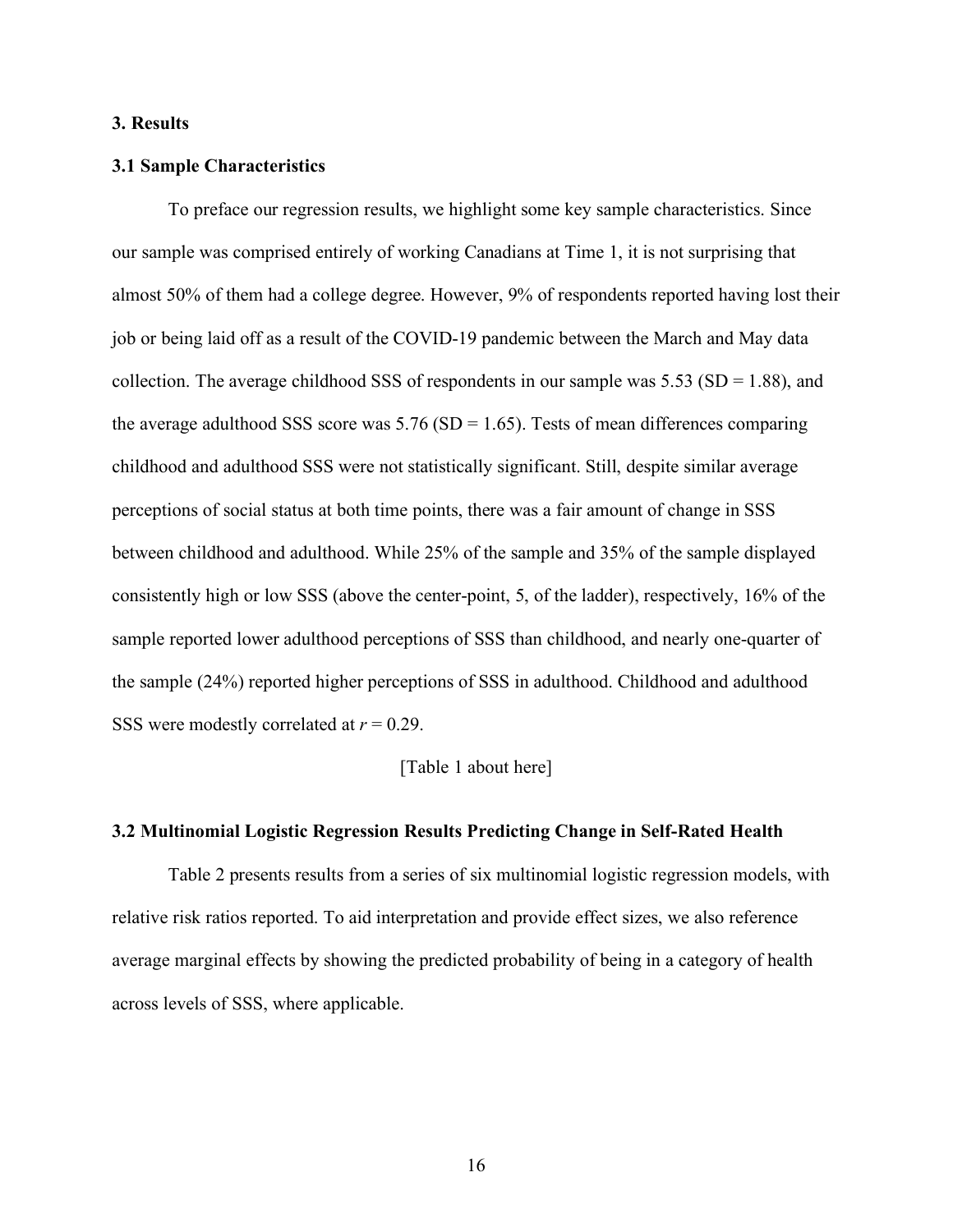Model 1 of Table 2 presents a baseline model with demographic indicators and whether the respondent lost their job between Time 1 and Time 2. Thus, this first model does not include either childhood or adulthood SSS.

## [Table 2 about here]

Results from Model 1 suggest that relative to those in consistently good health, being older (RRR = 1.03,  $p < .001$ ) and being a visible minority (RRR = 1.67,  $p < .05$ ) were associated with higher odds of having consistently poor health. Model 1 also shows that those who lost or were laid off from their job between Time 1 and Time 2 had a much higher likelihood of reporting decreasing health relative to consistently good health (RRR =  $2.81, p \le 0.001$ ).

Results presented in Model 2 begin to address our main research questions. Model 2 serves as a test of the sensitive period model of the life course by assessing the direct association between childhood SSS and change in self-rated health. Findings shown here suggest that relative to those with consistently good self-rated health, a higher childhood SSS predicts a lower likelihood of having consistently poor health between Time 1 and Time 2 (RRR = 0.85, *p* < .001). A higher childhood SSS was not associated with higher or lower odds of reporting decreasing health, however. Figure 1 shows the predicted probabilities of being in consistently poor health at three levels of childhood SSS, holding all other variables at their respective means: low (a score of 2), moderate (a score of 5, roughly the sample mean), and high (a score of 8). These estimates are derived using the *mimrgns* command in Stata 14, with 95% confidence intervals shown. Those with a low childhood SSS are 2.5 times more likely to fall into the consistently poor health category (10%) during the pandemic, compared to only 4% for those with high childhood SSS. High childhood SSS is also associated with a lower likelihood of being in consistently poor health relative to those with moderate (mean) levels of SSS (7%).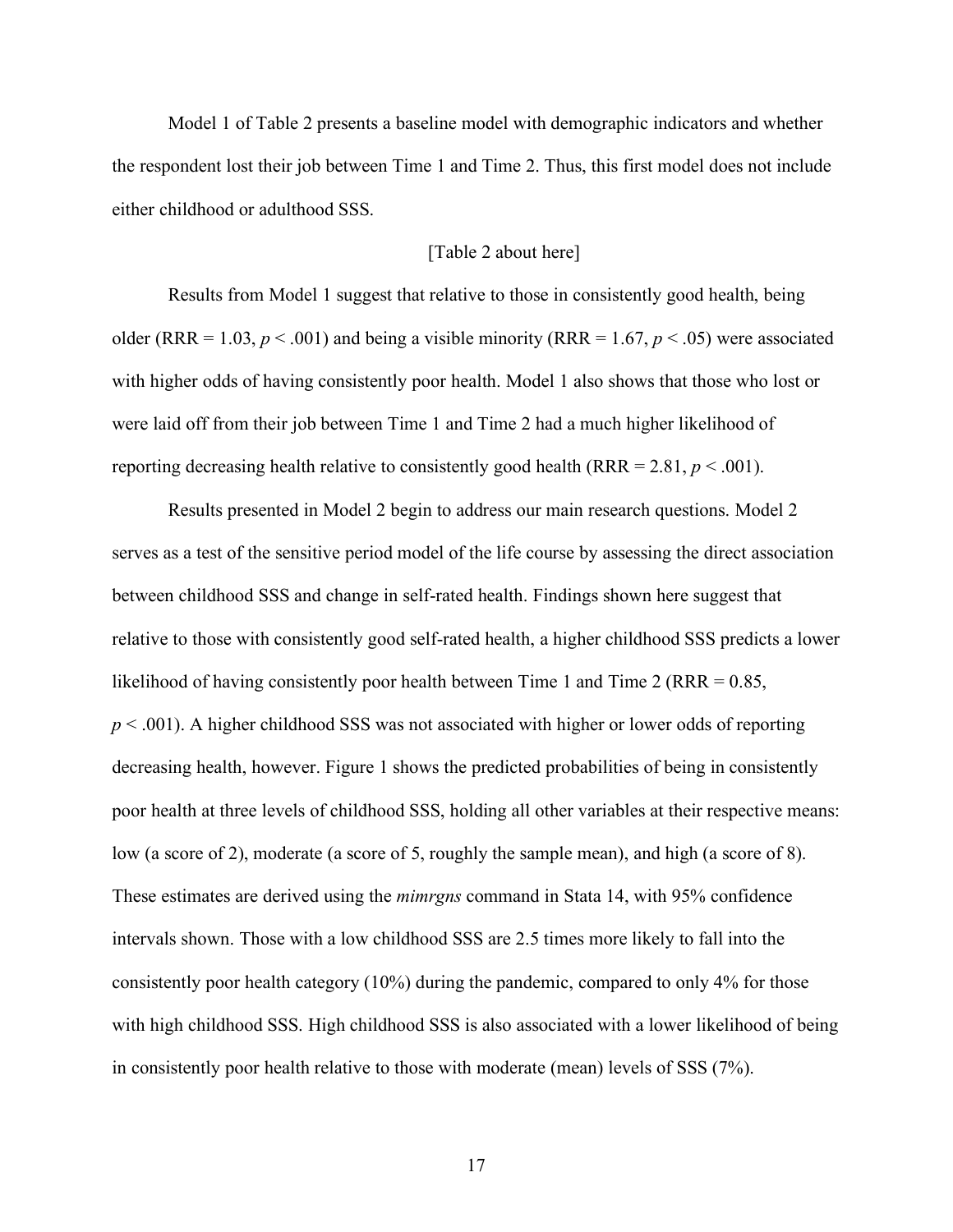#### [Figure 1 about here]

Model 3 considers childhood and adulthood SSS simultaneously. The introduction of adulthood SSS reduces the association between childhood SSS and consistently poor health to non-significance. This suggests that while important on its own, current (adulthood) SSS may matter more for health, providing support for the life course pathway model. People with a higher adulthood SSS reported both lower odds of being in poor self-rated health (RRR = 0.72, *p* < .001) than those with a lower SSS. What is more, those with a higher SSS in adulthood also report lower odds of experiencing a decline in self-rated health between Time 1 and Time 2  $(RRR = 0.78, p < .001)$  relative to those with a lower adulthood SSS. This finding is noteworthy because it illustrates that net of job loss and a host of demographic controls, a higher adulthood SSS may be a protective resource against health declines after the onset of the COVID-19 pandemic, while low SSS may be detrimental to health.

Figure 2 displays predicted probabilities of being in consistently poor health, and Figure 3 shows the risk of being in the decreasing health category across levels of adulthood SSS. We use the same cut-offs denoting low, moderate, and high as we used for childhood SSS in Figure 1. A low adulthood SSS was associated with a 15% chance of being in consistently poor health between Time 1 and Time 2, which is five times higher than then chances of someone of high adulthood SSS (3%), and more than twice as high as individuals with moderate SSS (7%). We observe a similar pattern when examining the probability of sorting into the decreasing health category over time. Individuals with a low adulthood SSS have a 10% probability of being in this category, over three times higher than those with high adulthood SSS (3%).

> [Figure 2 about here] [Figure 3 about here]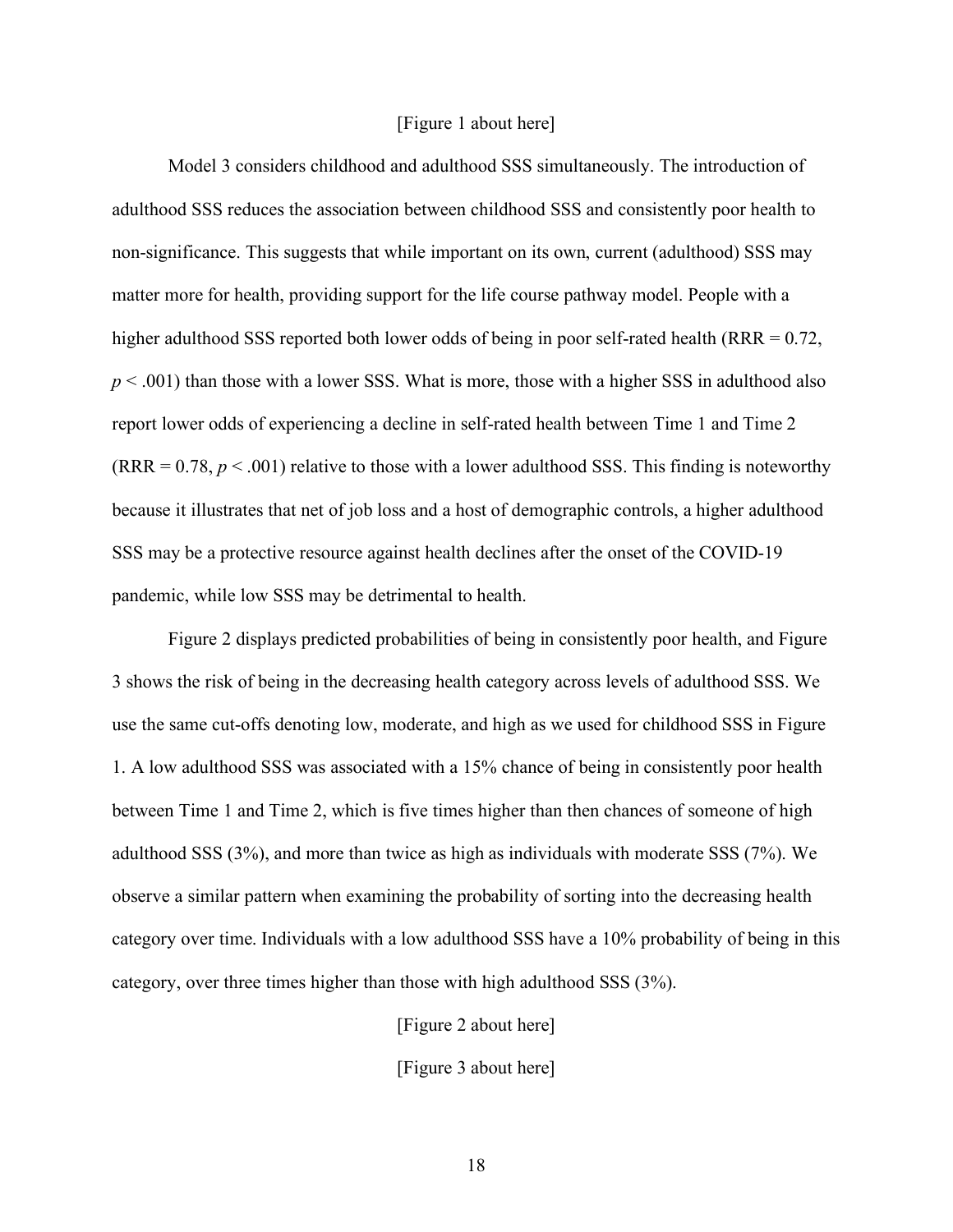Models 4 and 5 of Table 2 provide a test of the life course accumulation model through two different operationalizations of accumulation. In Model 4, we used a cumulative of SSS, which was a sum of an individual's reported childhood and adulthood SSS. This represents an additive specification of life course accumulation (Ferraro & Morton, 2018). In this model, we see that a higher cumulative SSS is associated with a lower risk of having consistently poor health (RRR =  $0.83$ ,  $p < .001$ ). Cumulative SSS did not, however, did not significantly predict a higher or lower risk of having declining health between Time 1 and Time 2. Figure 4 again displays predicted probabilities of being in consistently poor health across low, moderate, and high cumulative SSS: a low cumulative SSS was associated with an  $11\%$  chance of being in consistently poor health, representing nearly four times greater risk than with a high cumulative SSS had (3%).

### [Figure 4 about here]

In Model 5, we model life course accumulation as a multiplicative term (Childhood SSS x Adulthood SSS), which tests whether the effect of SSS at one point in the life course are contingent on SSS scores at the time point. For both comparisons in our model, we do not observe a significant interaction term,  $RRR = 1.00$ ,  $p = .98$  for consistently poor health relative to consistently good health and RRR =  $1.02$ ,  $p = .51$  for decreasing health relative to consistently poor health.

The final model shown in Table 2, Model 6, offers a test of the life course mobility model. Model 6 tests whether the effects of SSS on health are subject to whether SSS increases, decreases, or remains stable between childhood and adulthood. Results shown in Model 6 provide some support for the propositions of the mobility model. Relative to those with stable low SSS between childhood and adulthood, those with stable high SSS had a lower risk for being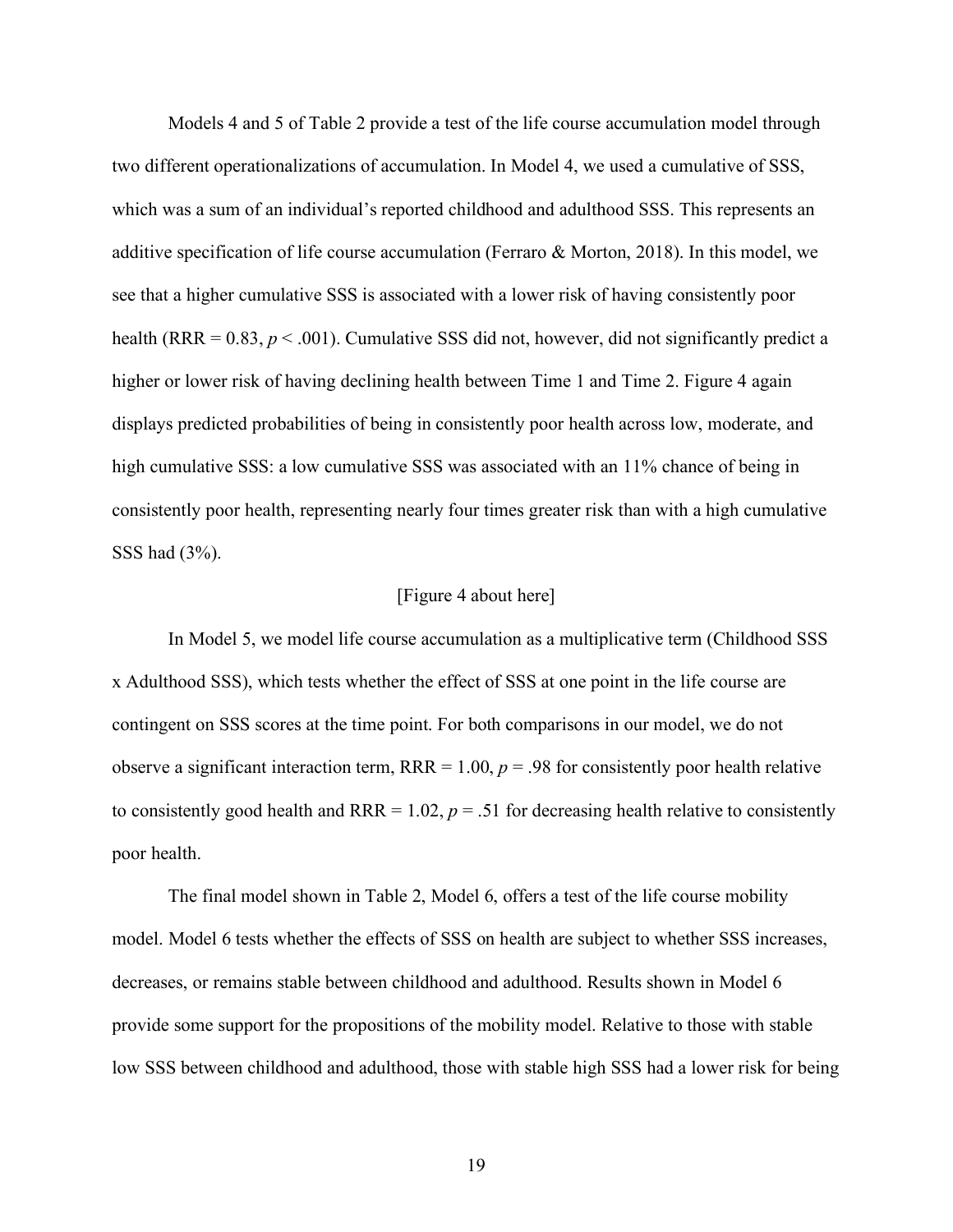in consistently poor health (RRR =  $0.29$ ,  $p < .001$ ). Moreover, individuals that reported a perceived increase in social status between childhood and adulthood were also at a lower risk of being in consistently poor health.

Figure 5 shows predicted probabilities of being in consistently poor health across SSS transitions between childhood and adulthood. It is not surprising that individuals with a stable high SSS had the least risk of reporting consistently poor health (3%), and that those with a stable low SSS had the highest risk (11%). However, individuals whose perception of social status increased over time report lower risk of being in consistently poor health (5%) than those of stable low SSS, which is also statistically indistinguishable from the stable high SSS group. Finally, social mobility in SSS was not significantly associated with declines in health between Time 1 and Time 2.

### [Figure 5 about here]

## **4. Discussion**

The aim of the present study was to consider how perceived social inequalities over the life course get "under the skin" during a period of rapid social change and widespread stress. Drawing from two waves of a national survey of Canadian workers studied at the beginning of the COVID-19 lockdown period (March 2020) and followed-up two months later (May 2020) and guided by four models of life course health, we traced how self-rated health was a function of childhood SSS, adulthood SSS, and the synergistic effects between them.

Our first key finding was that childhood SSS was associated with a higher chance of being in consistently poor health between time points, but its effect on health was diminished once adulthood SSS was considered. This result is inconsistent with the early life sensitivity model, which proposes that childhood conditions should carry a direct effect on health after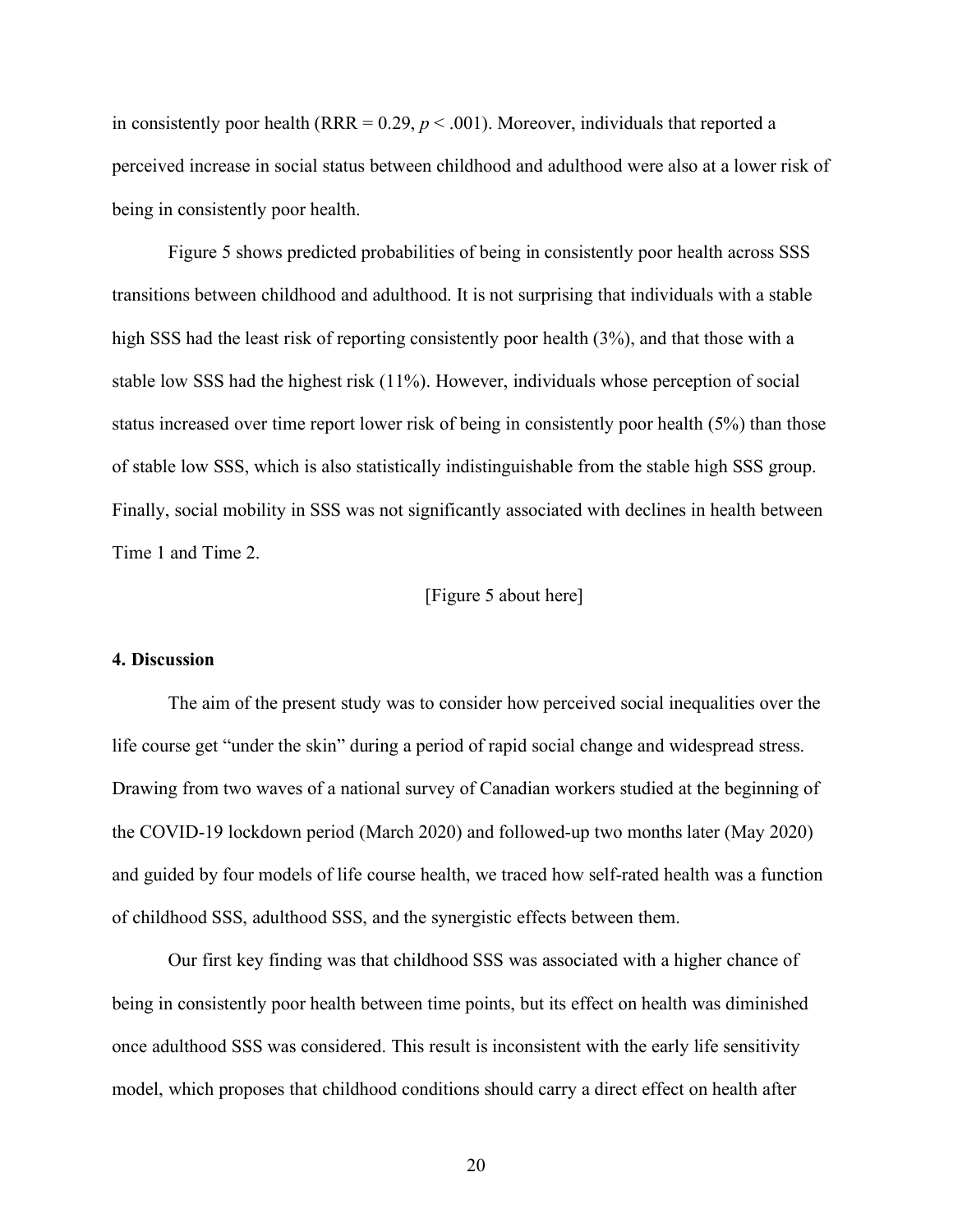accounting for adulthood circumstances (Miller et al., 2011). This result was not entirely unexpected. During this current period of hardship and uncertainty associated with the pandemic—when the social lives of individuals were launched into a state of flux—one's current appraisal of their social standing may carry more weight for health than SSS assessments of a time in one's life course that unfolded at least several decades ago.

Nevertheless, the effect of childhood SSS on health through adulthood SSS provides support for the life course pathway model (Pudrovska & Anikputa, 2014). Despite a nonsignificant direct effect in the current analysis, childhood remains a pivotal life course stage for understanding health inequalities, when status differences begin to emerge (Rahal et al., 2020a). Early perceptions of disadvantage may increase the likelihood of exposure to other disadvantage, which appear to be the engines driving changes in health. Past research on SSS corroborates our finding. Kingston and colleagues (2012), for instance, found that childhood SSS was indirectly associated with prenatal stress in expectant mothers through its effect on adult SSS.

In addition to explaining the effects of childhood SSS on health, a second central finding was that adulthood SSS was the only measure of SSS considered that held associations with being in consistently poor health, and also predicted a greater likelihood of people reporting *declining health* during the pandemic. The effect sizes for adulthood SSS were quite large; indeed, those with a lower adulthood SSS were five times more likely to have consistently poor health during this period of the COVID-19 pandemic, and over three times as likely to have declining health between March and May 2020 than those with higher adulthood SSS. We see this as strong evidence for the role of adult SSS predicting health, because both of these associations held net of income, education, occupational status, and job loss during the pandemic.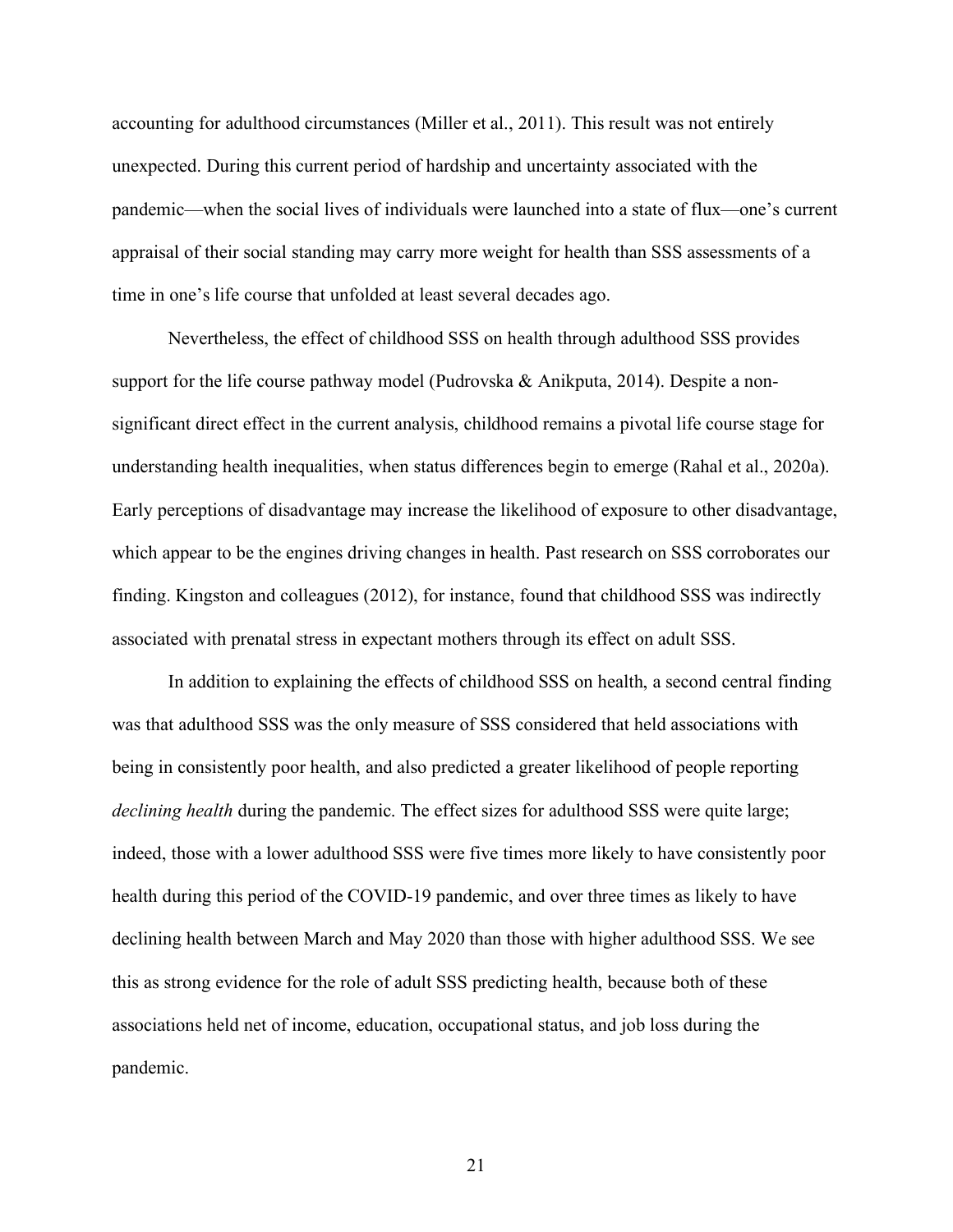What may explain this strong association between low adulthood SSS and self-rated health? First, physiological stress responses as a result of lower SSS could underlie its overall effect on health (Habersaat et al., 2018). Feeling undervalued in society, or one's immediate community, may lead those with lower SSS to become preoccupied with stressors. Indeed, lower SSS individuals may perceive ambiguous stimuli as frightening (Chen, Langer, Raphaleson, & Matthews, 2004). Perceiving stress or threat can more frequently activate the psychological and physiological stress response (Rahal et al., 2020b), thereby widening the gap in health outcomes between people of low and high SSS. These responses evoked by a low SSS may have been heightened during the early stages of the COVID-19 global pandemic, as anxieties grew about not only contracting the virus, but also regarding financial futures and employment prospects.

A second and more speculative interpretation for the extensive impact of adulthood SSS across the full spectrum of health relates to perceptions of social support, which are likely to be exceptionally important for health during the time of the pandemic. One prior study found that lower subjective social status was associated with lower perceived social support among young pregnant women (Reitzel et al., 2007). A lack of social support can increase vulnerability to health problems. The feeling that one does not measure up to others may stifle opportunities to seek social support, perhaps out of a desire to not appear vulnerable to perceived higher status others, or because of worry that one might not be able to reciprocate any support received. The turbulent times at the start of the pandemic may have already weakened social bonds between individuals, and so any hesitancy on the part of low SSS individuals to access social support may contribute to widening health inequalities.

A third takeaway from our study involve the results that support the life course accumulation model (additive specification) (Ferraro & Morton, 2018). Indeed, a higher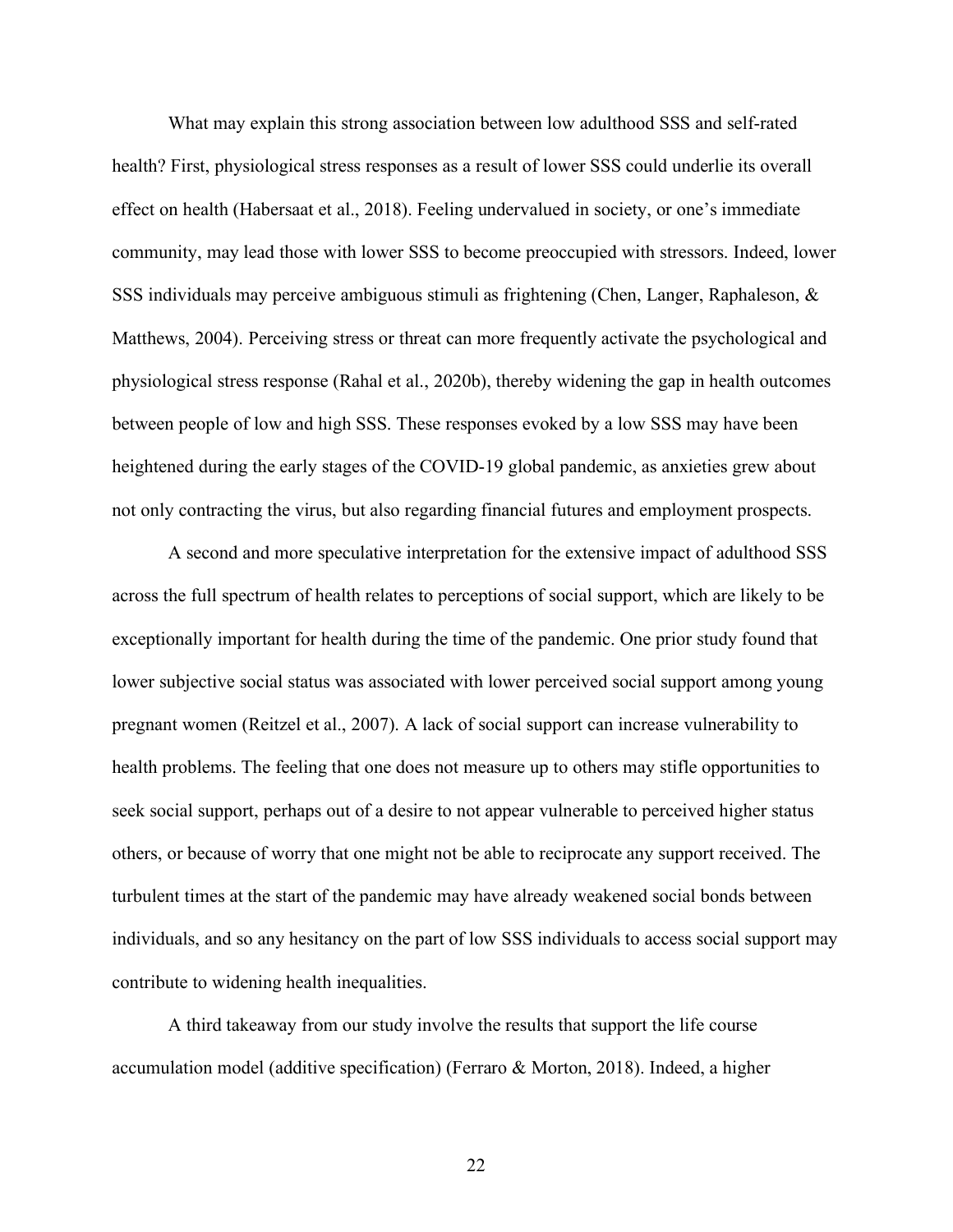cumulative SSS (a summation of childhood and adulthood measures of SSS) was associated with a nearly four times lower risk of reporting consistently poor health during the pandemic. Compared to adulthood SSS, which had associations with consistently poor health and declines in health, a lower cumulative SSS only predicted higher odds of remaining in consistently poor health over the study period. This may be because childhood SSS only had an association with poor health, which would bear equal weight to adulthood SSS in an additive model. We should, however, note that the effect of cumulative SSS on health is fairly similar to that for adulthood SSS on its own, as lower cumulative SSS was associated with nearly four times higher risk of being in consistently poor health. This result aligns with prior research which has found that people with chronically low SSS have differences in their psychological and physiological stress responses and is associated with worse health over time. (Brosschot, Verkuil, & Thayer, 2018). Our results did not show that the impact of childhood SSS for health was contingent on adulthood SSS, or vice versa.

Finally, we also found support for the social mobility model. While average levels of childhood and adulthood SSS were fairly similar, there was a fair amount of change in SSS perceptions amongst our respondents. In line with the pathway and accumulation model, it should come as no surprise that those with consistently high SSS reported a lower risk of being in consistently poor health over time. However, we also found that individuals who perceived upward mobility between childhood and adulthood had less risk of reporting consistently poor health. Perceptions of downward mobility, however, were not associated with health.

This last result differs from those reported by Jin and Tam (2015), who found that only perceived downward social mobility was associated with worse self-rated health in a national sample of Chinese adults. These authors argue that people may be more sensitive to losses than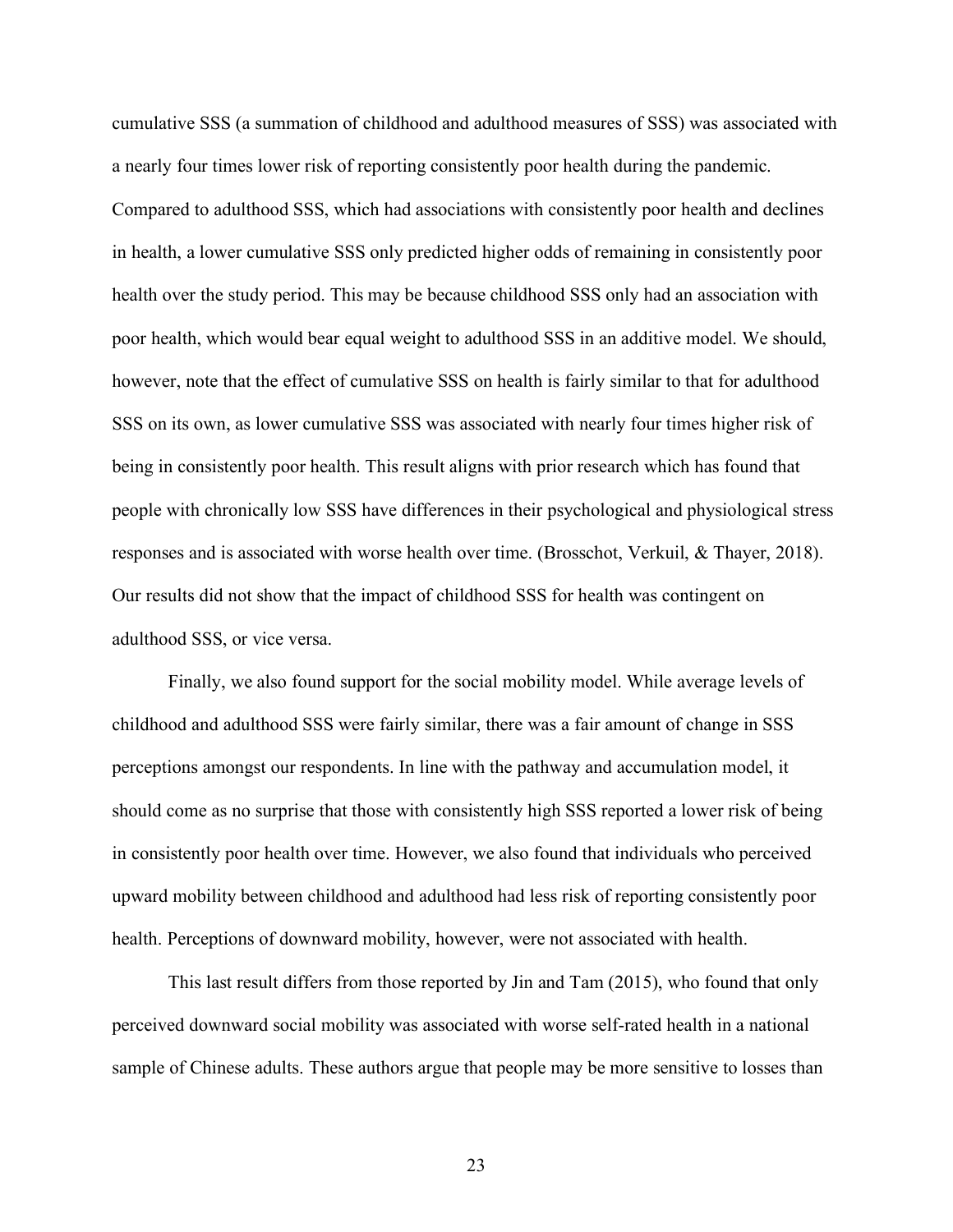gain; losing status may be accompanied by losses in self-esteem or the sense of control, deficits which are linked to a myriad of health problems. Moreover, Jin and Tam posit that as individuals move up the social ladder, they grow accustomed to their higher positions, so positive influences on health may not be long lasting. We see two reasons that might account for these discrepant findings. First, Jin and Tam (2015) measured self-rated health at one point in time, whereas we measured changes in health over two time points. Second and more likely, our data were collected during the COVID-19 pandemic. In such unusual times, individuals may compare themselves to their past selves, or to an imagined "collective other" who represents what one believes to be of average social status during the pandemic.

This last point raises the important question of what perceptions of social status may be capturing during a pandemic. A major challenge of studying the effects of SSS on health is defining appropriate reference groups. During the pandemic, neighbors living in close proximity (and within close view) may be a particularly important reference group during stay-at-home orders. Past research by Andersson (2018) demonstrated that well-being suffers when one's perceived status among narrow reference groups (e.g., neighbors or friends) is lower than one's perceived status in the wider society. However, it is possible that at the onset of the pandemic, observing large scale layoffs and unemployment may lead individuals to feel grateful to have retained their job, and watching the infection rate and death tolls rise may give people new appreciation for life. All considered, at a time when differences in access to material goods may be neutralized to some extent, individuals may perceive that they are relatively better off.

Taken together, our study shows the value of integrating a life course approach in studies focused on the link between SSS and health. Existing studies of SSS show that the effects of SSS are strong and large after objective SES measures are adjusted (Adler et al., 2000). Findings from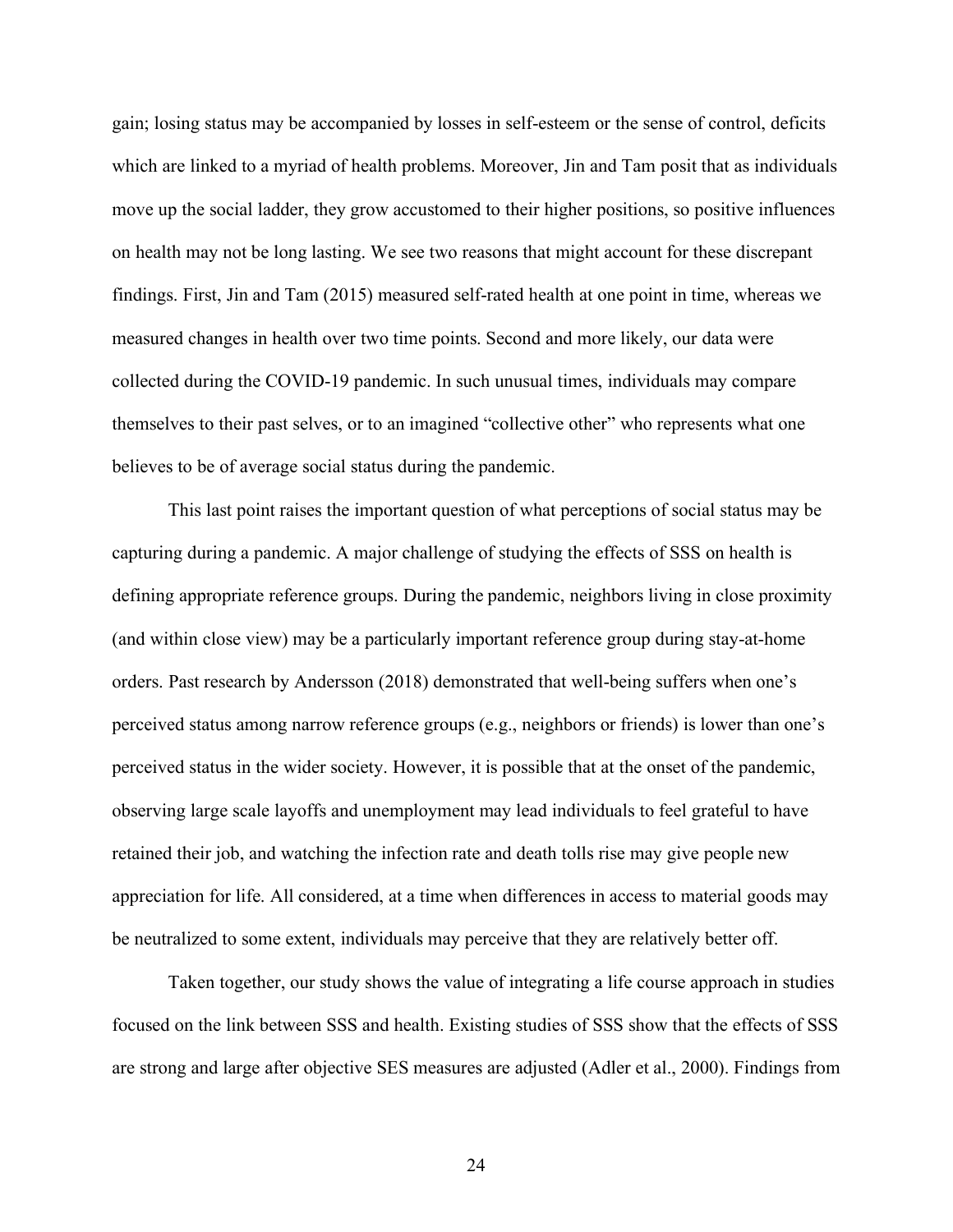our study are suggestive that some of the predictive power of SSS at any point in time may also be capturing the cumulative effects of past social status with present.

## **4.1 Limitations and Future Directions**

Before we conclude, several limitations of our study deserve mention. First, our sample was intended to be representative of Canadian workers, which underrepresented the larger population of other Canadians. However, those without jobs at the onset of the pandemic may have perceived even lower social status during this time. Therefore, the risk to self-rated health of a low childhood or adulthood SSS are likely even stronger than those reported here.

Second, our analyses also relied on a single-item measure of self-rated health. Future research could study the consequences of SSS for objective health indicators, such as the presence of disease, or biomarkers related to stress, such as cortisol or C-reactive protein (e.g., Harris & Schorpp, 2018). We also recognize the limits to the causal claims made in this study. We argued that SSS affects health, but the alternative direction is also possible (health predicts perceptions of social status) (Garbarski, 2010). Future studies with several waves of data can be used to sort out these questions of causal ordering.

Third, the measure of childhood SSS is based on a person's recall of their childhood family environment when they were growing up. Ideally, a more specified time frame in retrospective measures of SSS would have been preferable to gain assurance that respondents are indeed recalling the same life course period. However, future research should collect measures of subjective and objective SSS prospectively at multiple points in the life course to establish greater precision surrounding the relationships among childhood SSS, adulthood SSS, and health.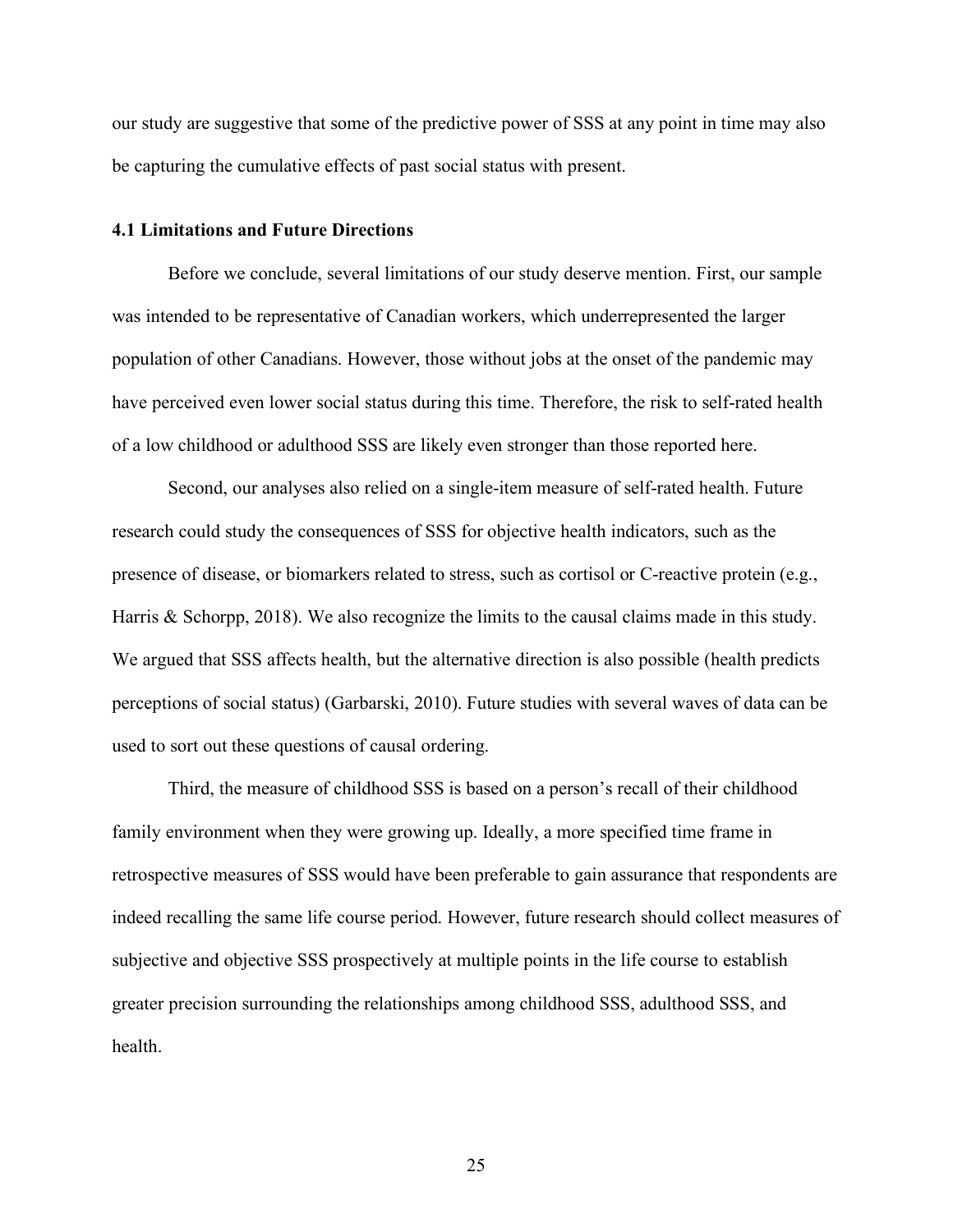### **5. Conclusion**

The documentation of a robust relationship in the current study between SSS and health in such a short time period of two months provides a first glimpse that SSS has, and may continue to, affect population level health. It will become ever more important for researchers to pay attention to mechanisms that might mitigate the influence of low SSS on health. Isolating how to turn off or minimize the damage of accumulated or adulthood SSS is especially important for public policy initiatives. These may range from government income transfers to vulnerable segments of the population to prevent material deprivation, to business strategies to protect jobs, and finally to initiatives that foster community trust and engagement and promote trust in one's neighbors, to the extent possible. It is clear that widescale efforts will be needed to combat the negative health consequences of the pandemic, and the current study suggests that researchers and policymakers should be attuned to individual perceptions of social status over the life course.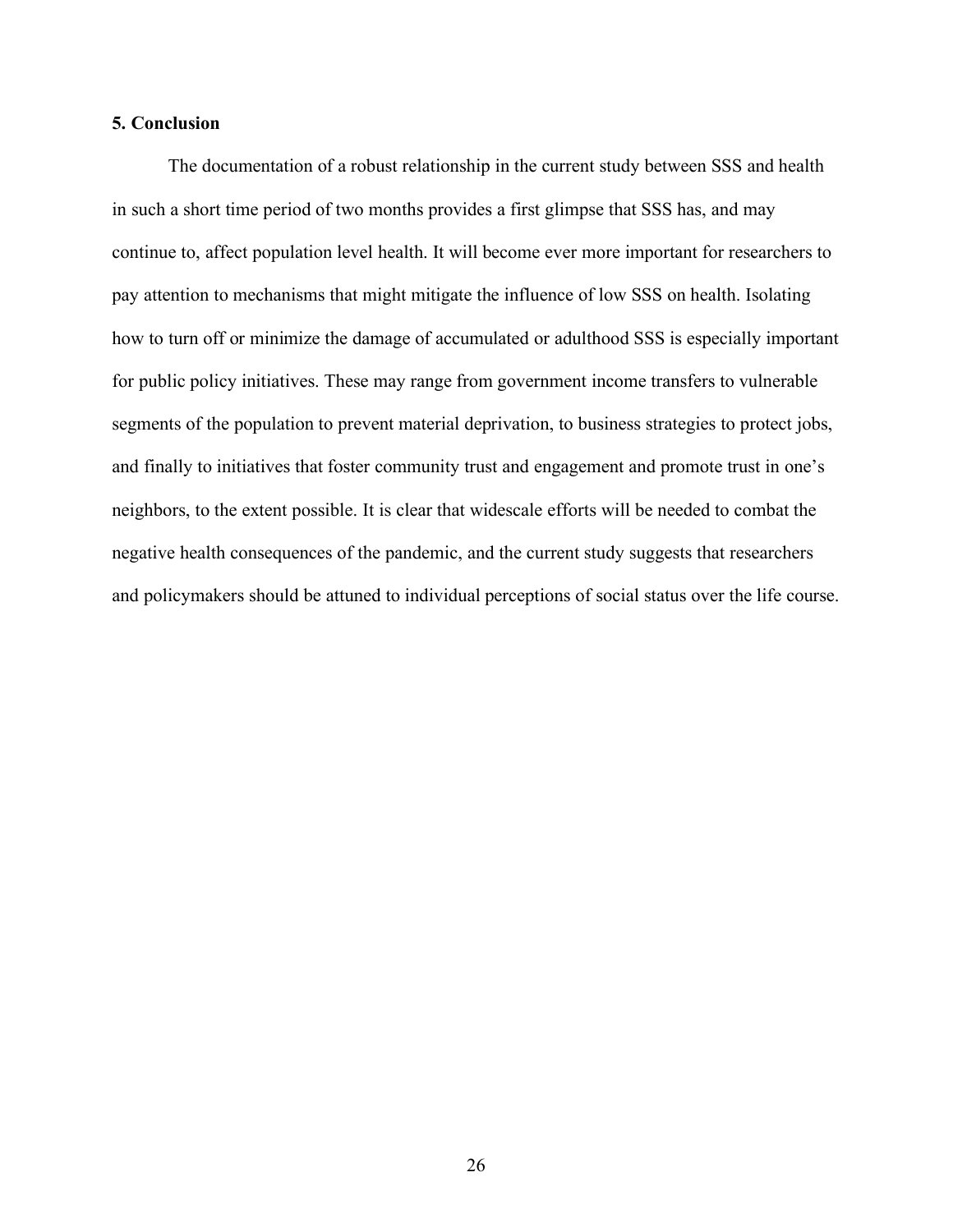## **References**

- Adjaye-Gbewonyo, K., & Kawachi, I. (2012). Use of the Yitzhaki Index as a test of relative deprivation for health outcomes: a review of recent literature. *Social Science & Medicine*, *75*(1), 129-137.
- Adler, N. E., Epel, E. S., Castellazzo, G., & Ickovics, J. R. (2000). Relationship of subjective and objective social status with psychological and physiological functioning: Preliminary data in healthy, White women. *Health Psychology*, *19*(6), 586–592.
- Andersson, M. A. (2015). How do we assign ourselves social status? A cross-cultural test of the cognitive averaging principle. *Social Science Research*, *52*, 317-329.
- Andersson, M. A. (2018). An odd ladder to climb: Socioeconomic differences across levels of subjective social status. *Social Indicators Research*, *136*(2), 621–643.
- Ben-Shlomo, Y., & Kuh, D. (2002). A life course approach to chronic disease epidemiology: Conceptual models, empirical challenges and interdisciplinary perspectives. *International Journal of Epidemiology*, *31*(2), 285–293.
- Brosschot, J., Verkuil, B., & Thayer, J. (2018). Generalized unsafety theory of stress: Unsafe environments and conditions, and the default stress response. *International Journal of Environmental Research and Public Health*, *15*(3), 464.
- Cundiff, J. M., & Matthews, K. A. (2017). Is subjective social status a unique correlate of physical health? A meta-analysis. *Health Psychology*, *36*(12), 1109–1125.
- Cundiff, J. M., Smith, T. W., Baron, C. E., & Uchino, B. N. (2016). Hierarchy and health: Physiological effects of interpersonal experiences associated with socioeconomic position. *Health Psychology, 35*(4), 356–365.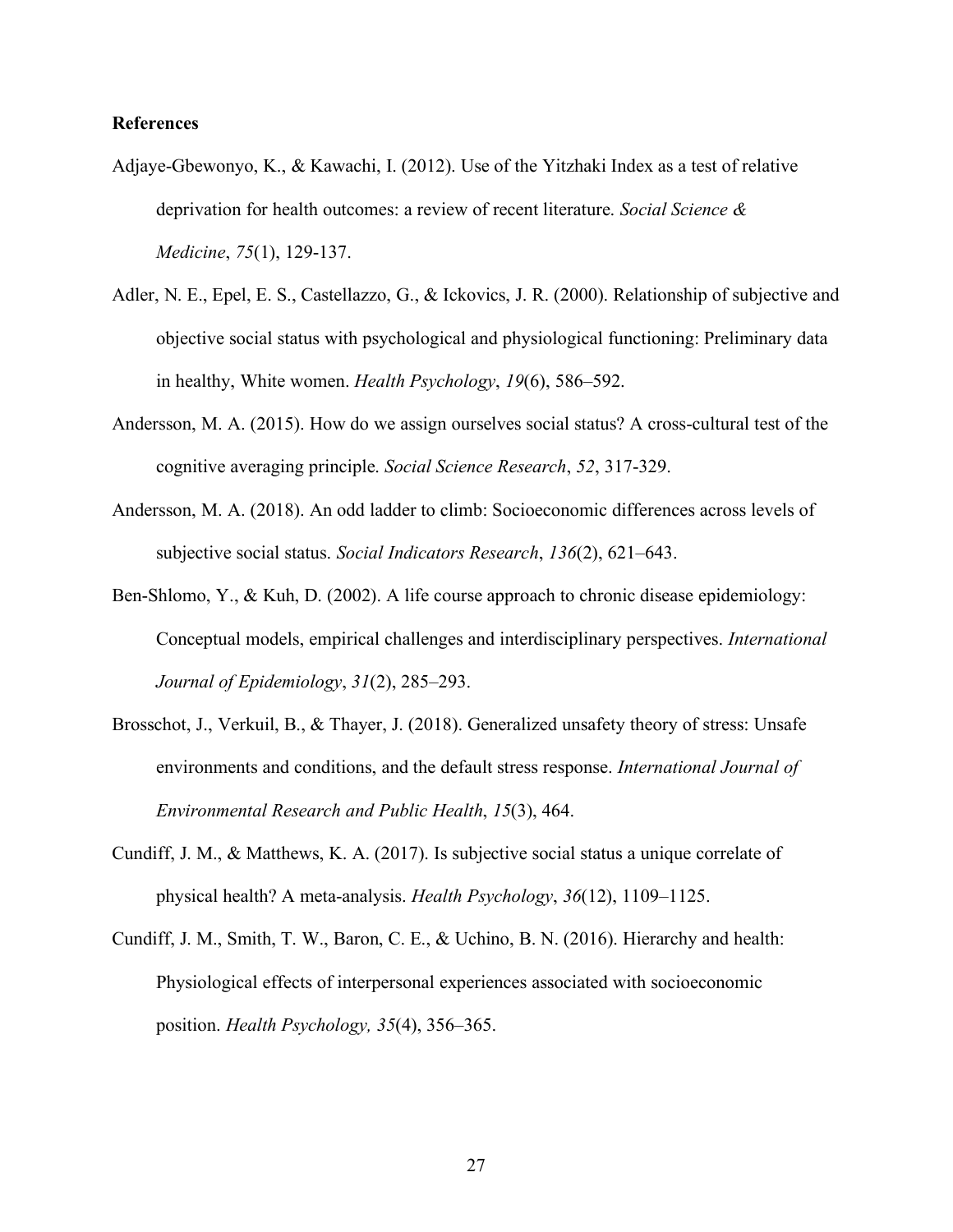- Demakakos, P., Nazroo, J., Breeze, E., & Marmot, M. (2008). Socioeconomic status and health: The role of subjective social status. *Social Science & Medicine*, *67*(2), 330–340.
- Douglas, M., Katikireddi, S. V., Taulbut, M., McKee, M., & McCartney, G. (2020). Mitigating the wider health effects of COVID-19 pandemic response. *BMJ*, *369*, m1557.
- Eibner, C., & Evans, W. N. (2005). Relative deprivation, poor health habits, and mortality. *Journal of Human Resources*, *40*(3), 591-620.
- Ferraro, K. F., & Morton, P. M. (2018). What do we mean by accumulation? Advancing conceptual precision for a core idea in gerontology. *The Journals of Gerontology Series B: Psychological Sciences and Social Sciences*, *73*(2), 269–278.
- Ferraro, K. F., Schafer, M. H., & Wilkinson, L. R. (2016). Childhood disadvantage and health problems in middle and later life: Early imprints on physical health? *American Sociological Review*, *81*(1), 107–133.
- Galea, S., Merchant, R. M., & Lurie, N. (2020). The mental health consequences of COVID-19 and physical distancing: The need for prevention and early intervention. *JAMA Internal Medicine*, *180*(6), 817-818.
- Garbarski, D. (2010). Perceived social position and health: Is there a reciprocal relationship? *Social Science & Medicine*, *70*(5), 692–699.
- Giatti, L., Camelo, L. V., Rodrigues, J. F., & Barreto, S. M. (2012). Reliability of the MacArthur scale of subjective social status—Brazilian Longitudinal Study of Adult Health (ELSA-Brasil). *BMC Public Health*, *12*(1), 1096.
- Goodman, E., Adler, N. E., Kawachi, I., Frazier, A. L., Huang, B., & Colditz, G. A. (2001). Adolescents' perceptions of social status: Development and evaluation of a new indicator. *Pediatrics*, *108*(2), e31.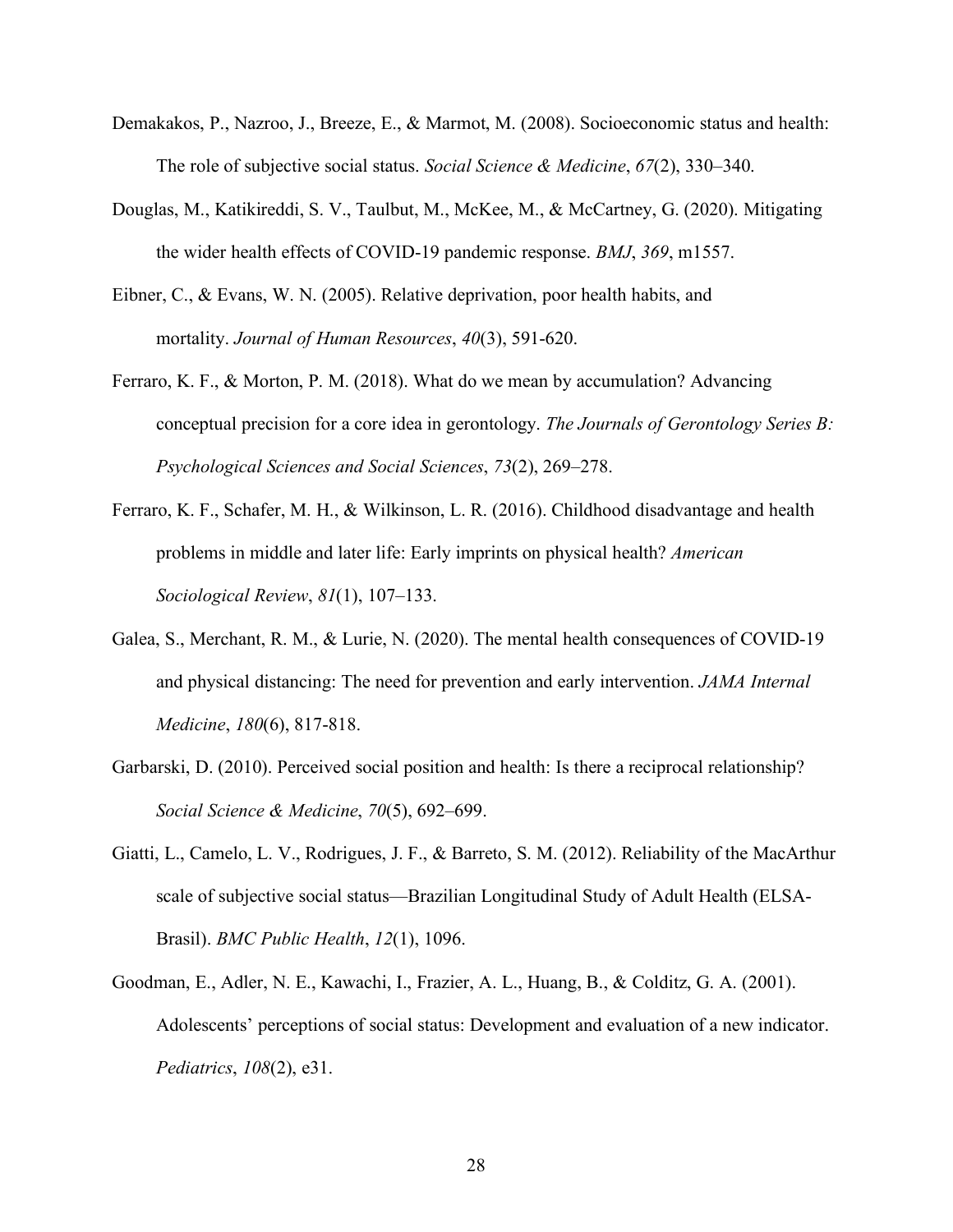- Goodman, E., Huang, B., Schafer-Kalkhoff, T., & Adler, N. E. (2007). Perceived socioeconomic status: A new type of identity that influences adolescents' self-rated health. *Journal of Adolescent Health*, *41*(5), 479–487.
- Habersaat, S., Abdellaoui, S., Geiger, A. M., Urben, S., & Wolf, J. M. (2018). Low subjective social status in the police is linked to health-relevant changes in diurnal salivary alphaamylase activity in swiss police officers. *Stress: The International Journal on the Biology of Stress, 21*(1), 11–18.
- Hanspal, T., Weber, A., & Wohlfart, J. (2020). *Exposure to the COVID-19 stock market crash and its effect on household expectations* (CESifo Working Papers No. 8244). Retrieved from SSRN website
- Hardt, J., Vellaisamy, P., & Schoon, I. (2010). Sequelae of prospective versus retrospective reports of adverse childhood experiences. *Psychological Reports*, *107*(2), 425–440.
- Harris, K. M., & Schorpp, K. M. (2018). Integrating biomarkers in social stratification and health research. *Annual Review of Sociology*, *44*(1), 361–386.
- Hitlin, S., & Johnson, M. K. (2015). Reconceptualizing agency within the life course: The power of looking ahead. *American Journal of Sociology*, *120*(5), 1429–1472.
- Idler, E. L., & Benyamini, Y. (1997). Self-rated health and mortality: A review of twenty-seven community studies. *Journal of Health and Social Behavior*, *38*(1), 21–37.
- Jin, L., & Tam, T. (2015). Investigating the effects of temporal and interpersonal relative deprivation on health in China. *Social Science & Medicine*, *143*, 26-35.
- Kingston, D., Sword, W., Krueger, P., Hanna, S., & Markle-Reid, M. (2012). Life course pathways to prenatal maternal stress. *Journal of Obstetric, Gynecologic & Neonatal Nursing*, *41*(5), 609–626.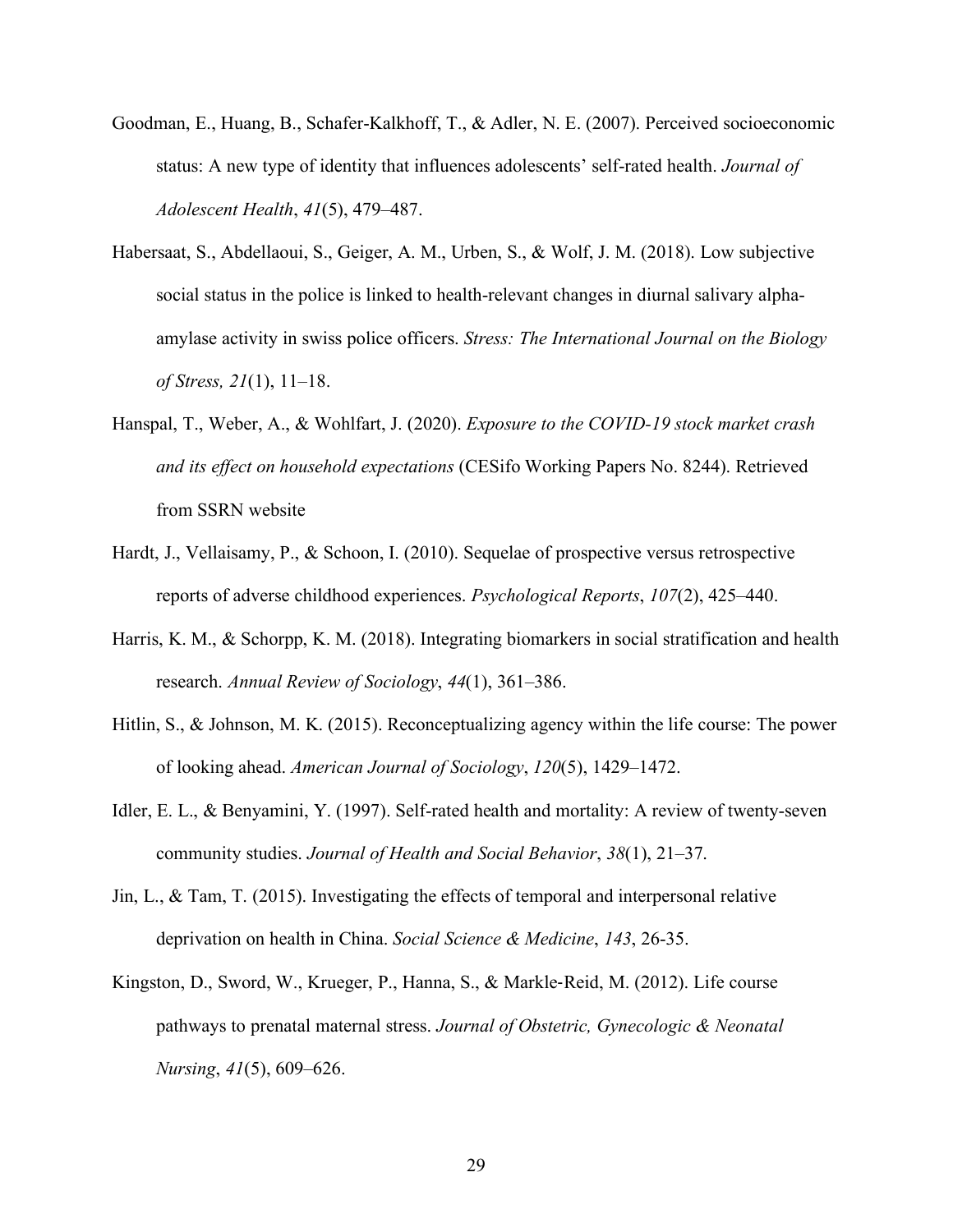- Marmot, M. (2004). *The status syndrome: How social standing affects our health and longevity*. Henry Holt and Company.
- Mendelson, T., Thurston, R. C., & Kubzansky, L. D. (2008). Affective and cardiovascular effects of experimentally-induced social status. *Health Psychology*, *27*(4), 482–489.
- Miller, G. E., Chen, E., & Parker, K. J. (2011). Psychological stress in childhood and susceptibility to the chronic diseases of aging: Moving toward a model of behavioral and biological mechanisms. *Psychological Bulletin*, *137*(6), 959–997.
- Nobles, J., Weintraub, M. R., & Adler, N. E. (2013). Subjective socioeconomic status and health: Relationships reconsidered. *Social Science & Medicine*, *82*, 58–66.
- Operario, D., Adler, N. E., & Williams, D. R. (2004). Subjective social status: Reliability and predictive utility for global health. *Psychology & Health*, *19*(2), 237–246.
- Pearlin, L. I. (1989). The sociological study of stress. *Journal of Health and Social Behavior*, *30*(3), 241–256.
- Pearlin, L. I., & Bierman, A. (2013). Current issues and future directions in research into the stress process. In C. S. Aneshensel, J. C. Phelan, & A. Bierman (Eds.), Handbook of the sociology of mental health (2nd ed., pp. 325–340). New York: Springer Science+Business Media.
- Pearlin, L. I., Schieman, S., Fazio, E. M., & Meersman, S. C. (2005). Stress, health, and the life course: Some conceptual perspectives. *Journal of Health and Social Behavior*, *46*(2), 205– 219.
- Präg, P., Mills, M. C., & Wittek, R. (2016). Subjective socioeconomic status and health in crossnational comparison. *Social Science & Medicine*, *149*, 84–92.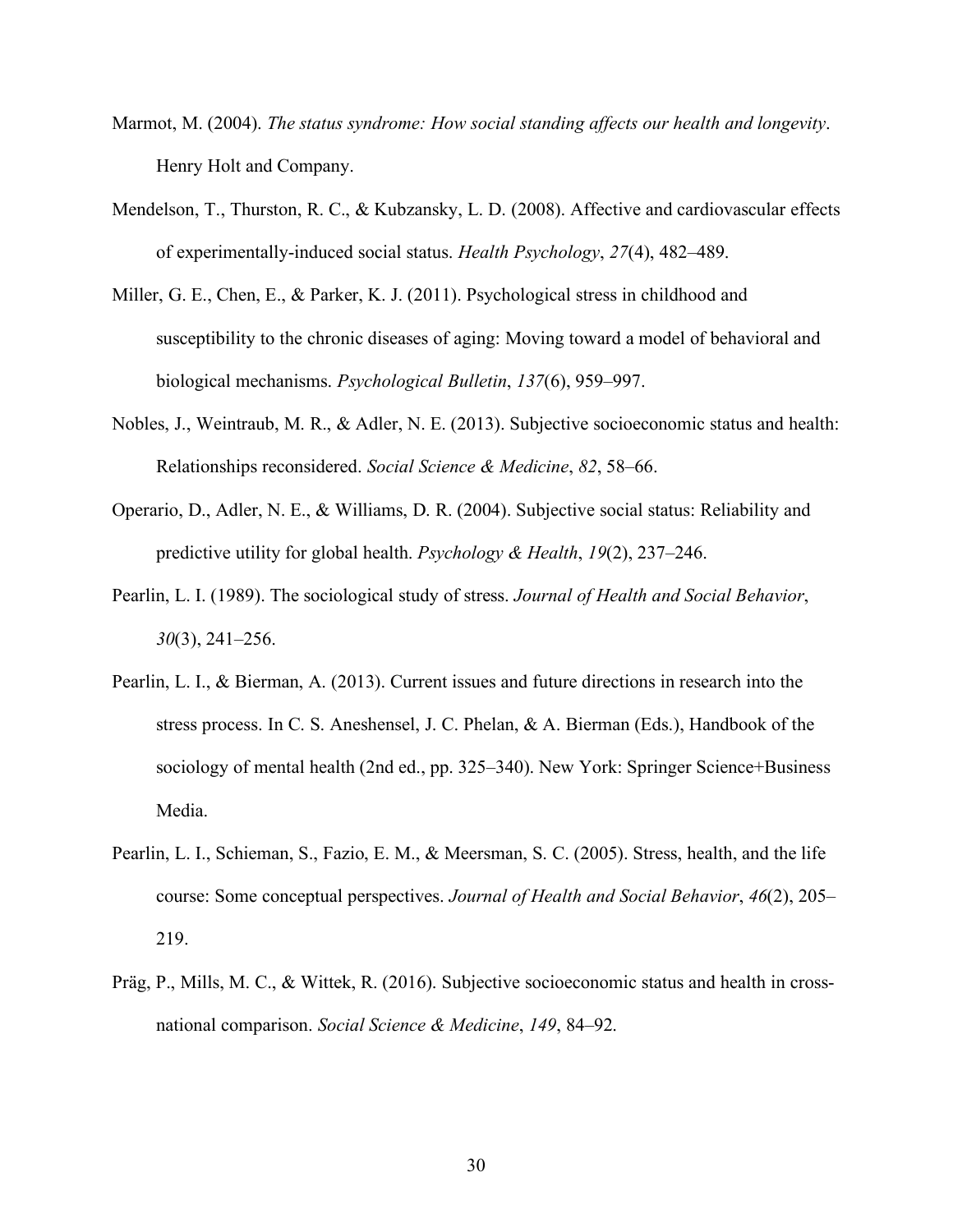- Pudrovska, T., & Anikputa, B. (2014). Early-life socioeconomic status and mortality in later life: An integration of four life-course mechanisms. *The Journals of Gerontology: Series B*, *69*(3), 451–460.
- Rahal, D., Chiang, J. J., Fales, M., Fuligni, A. J., Haselton, M. G., Slavich, G. M., & Robles, T. F. (2020a). Early life stress, subjective social status, and health during late adolescence. *Psychology & Health*, 1-19.
- Rahal, D., Chiang, J. J., Bower, J. E., Irwin, M. R., Venkatraman, J., & Fuligni, A. J. (2020b). Subjective social status and stress responsivity in late adolescence. *Stress*, *23*(1), 50-59.
- Reitzel, L. R., Vidrine, J. I., Li, Y., Mullen, P. D., Velasquez, M. M., Cinciripini, P. M., & Wetter, D. W. (2007). The influence of subjective social status on vulnerability to postpartum smoking among young pregnant women. *American Journal of Public Health*, *97*(8), 1476-1482.
- Schafer, M. H., Ferraro, K. F., & Mustillo, S. A. (2011). Children of misfortune: Early adversity and cumulative inequality in perceived life trajectories. *American Journal of Sociology*, *116*(4), 1053–1091.
- Schnittker, J., & Bacak, V. (2013). A mark of disgrace or a badge of honor? Subjective status among former inmates. *Social Problems*, *60*(2), 234-254.
- Schnittker, J., & McLeod, J. D. (2005). The social psychology of health disparities. *Annual Review of Sociology*, 31, 75–103.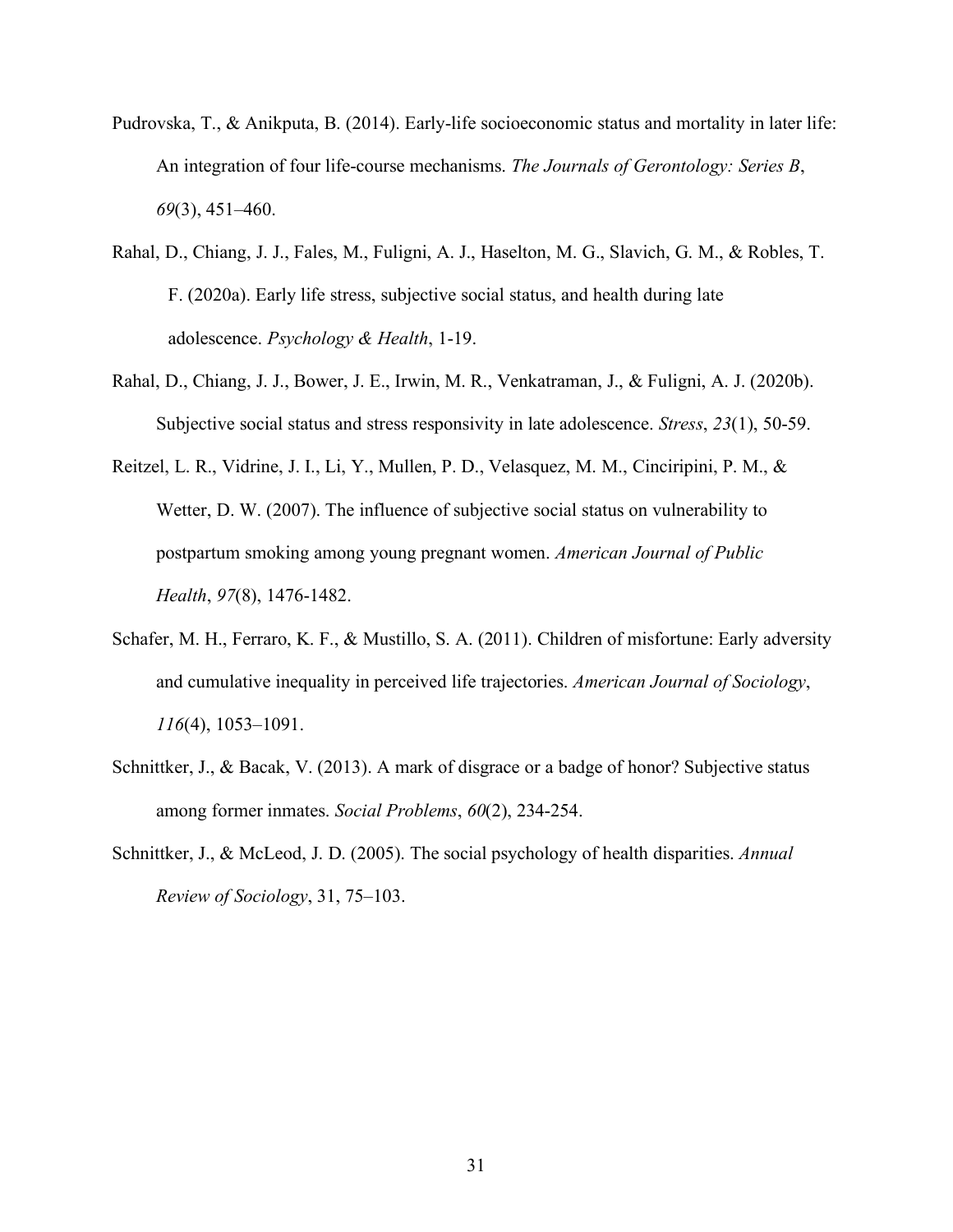- Settersten, R., Bernardi, L., Harkonen, J., Antonucci, T.C., Dykstra, P.A., …. Thomson, E. 2020. Understanding the effects of COVID-19 through a life course lens. Early access at *Advances in Life Course Research*. https://doi.org/10.1016/j.alcr.2020.100360
- Singh-Manoux, A., Marmot, M. G., & Adler, N. E. (2005). Does subjective social status predict health and change in health status better than objective status? *Psychosomatic Medicine*, *67*(6), 855–861.
- Thompson, M. G., Gaglani, M. J., Naleway, A., Thaker, S., & Ball, S. (2014). Changes in selfrated health and subjective social status over time in a cohort of healthcare personnel. *Journal of Health Psychology*, *19*(9), 1185–1196.
- von Fintel, D., & Posel, D. (2016). Errors in recalling childhood socio-economic status: The role of anchoring and household formation in South Africa. *Social Indicators Research*, *126*(1), 119–140.
- Ward, M. M. (2011). Concordance of sibling's recall of measures of childhood socioeconomic position. *BMC Medical Research Methodology*, *11*(1), 147.
- Wilkinson, R. G. (1997). Comment: Income, inequality and social cohesion. *American Journal of Public Health*, *87*, 1504–1506.
- Wilkinson, R. G., & Pickett, K. E. (2006). Income inequality and population health: A review and explanation of the evidence. *Social Science & Medicine*, *62*(7), 1768–1784.
- Wilkinson, R. G., & Pickett, K. E. (2007). The problems of relative deprivation: Why some societies do better than others. *Social Science & Medicine*, *65*(9), 1965–1978.
- Williams, M. M., Kemp, B. R., Ferraro, K. F., & Mustillo, S. A. (2019). Avoiding the major causes of death: Does childhood misfortune reduce the likelihood of being disease free in later life? *The Journals of Gerontology: Series B*, *74*(1), 170–180.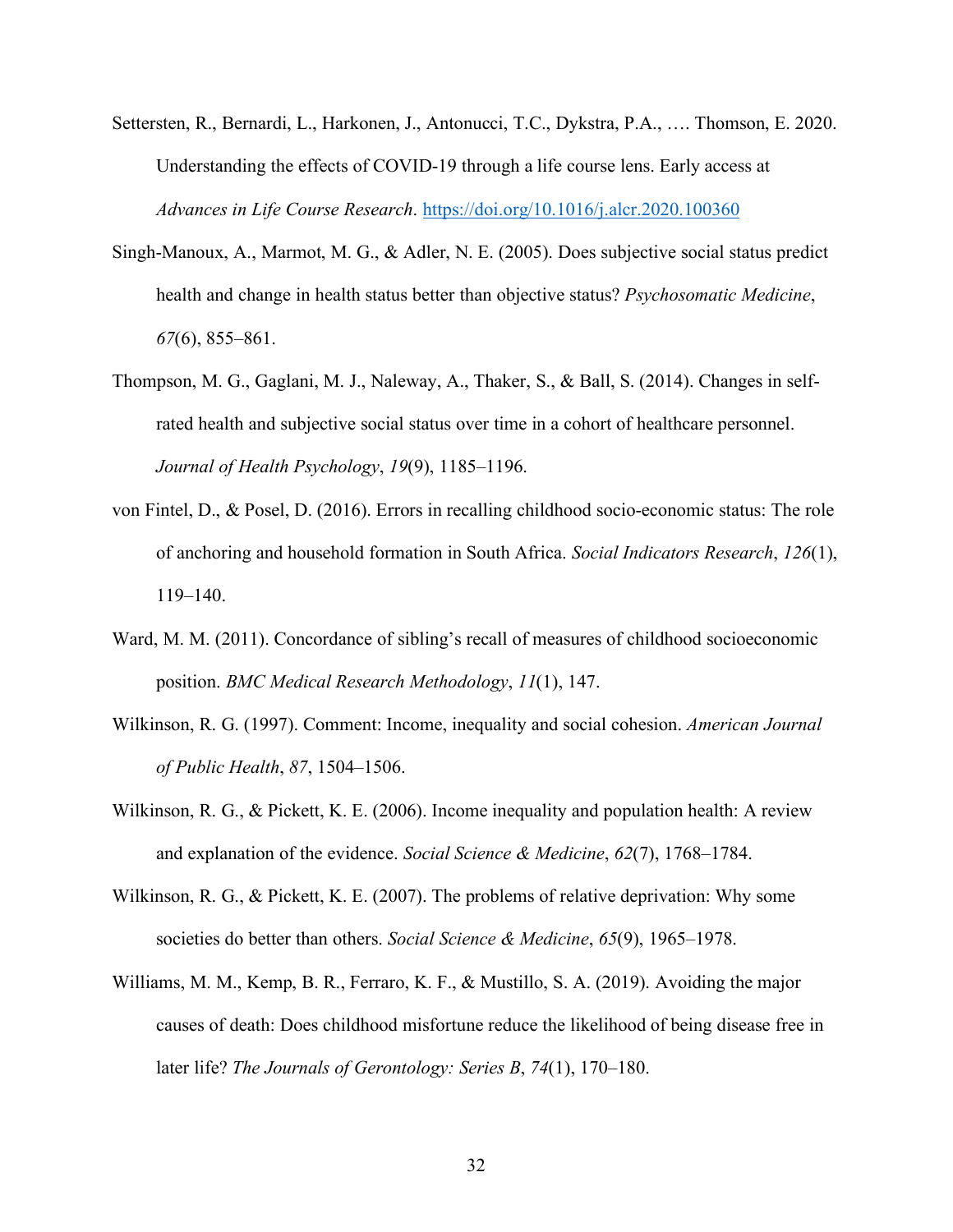Yang, Y. C., Johnson, M. P., Schorpp, K. M., Boen, C. E., & Harris, K. M. (2017). Young adult risk factors for cancer: Obesity, inflammation, and sociobehavioral mechanisms. *American Journal of Preventive Medicine*, *53*(3S1), S21–S29.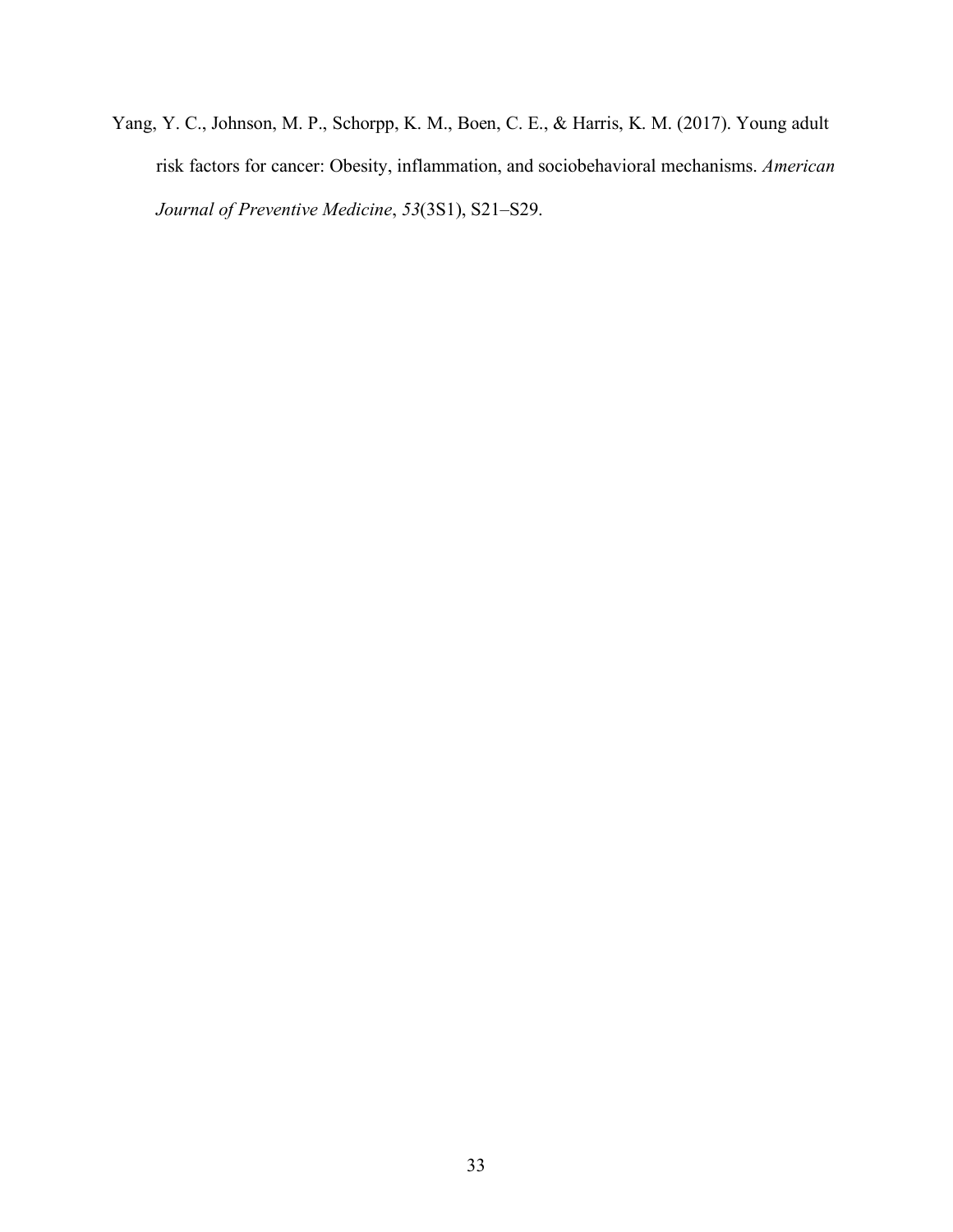|                             | Range    | Mean/Proportion | Standard<br>Deviation |
|-----------------------------|----------|-----------------|-----------------------|
| Change in Self-Rated        |          |                 |                       |
| Health                      |          |                 |                       |
| <b>Consistently Poor</b>    | 0.07     |                 |                       |
| Consistently                |          |                 |                       |
| Good/Increasing             | 0.78     |                 |                       |
| Decreasing                  | 0.15     |                 |                       |
| Childhood SSS               | $1 - 10$ | 5.53            | 1.88                  |
| <b>Adulthood SSS</b>        | $1 - 10$ | 5.76            | 1.65                  |
| <b>Cumulative SSS</b>       | $2 - 20$ | 11.28           | 2.83                  |
| Social Mobility             |          |                 |                       |
| <b>Stable Low SSS</b>       |          | 0.25            |                       |
| Stable High SSS             |          | 0.35            |                       |
| Decreasing SSS              |          | 0.16            |                       |
| Increasing SSS              |          | 0.24            |                       |
| Controls                    |          |                 |                       |
| Age                         | 18,83    | 44.30           | 13.05                 |
| Visible Minority            |          |                 |                       |
| <b>Status</b>               |          | 0.14            |                       |
| B.A. degree                 |          | 0.47            |                       |
| Household income            |          |                 |                       |
| $<$ 25K                     |          | 0.06            |                       |
| 25K-50K                     |          | 0.15            |                       |
| 50K-75K                     |          | 0.34            |                       |
| 75K-100,000K                |          | 0.26            |                       |
| 100-125,000K                |          | 0.13            |                       |
| >125,000K                   |          | 0.06            |                       |
| Number of children          | 0,6      | 1.75            | 1.04                  |
| <b>Marital Status</b>       |          |                 |                       |
| Single                      |          | 0.23            |                       |
| Married                     |          | 0.62            |                       |
| Previously Married          |          | 0.04            |                       |
| Cohabiting                  |          | 0.11            |                       |
| <b>Occupational Status</b>  |          |                 |                       |
| Professional/administrative |          | 0.41            |                       |
| Clerical                    |          | 0.13            |                       |
| Sales                       |          | 0.08            |                       |
| Service/All workers         |          |                 |                       |
| categories                  |          | 0.26            |                       |
| Other                       |          | 0.11            |                       |
| <b>Work Transitions</b>     |          |                 |                       |
| Employed                    |          |                 |                       |
| $\rightarrow$ Unemployed    |          | 0.09            |                       |

## **Table 1.** Study Descriptive Statistics, 2020 C-QWELS Survey (N=1,186)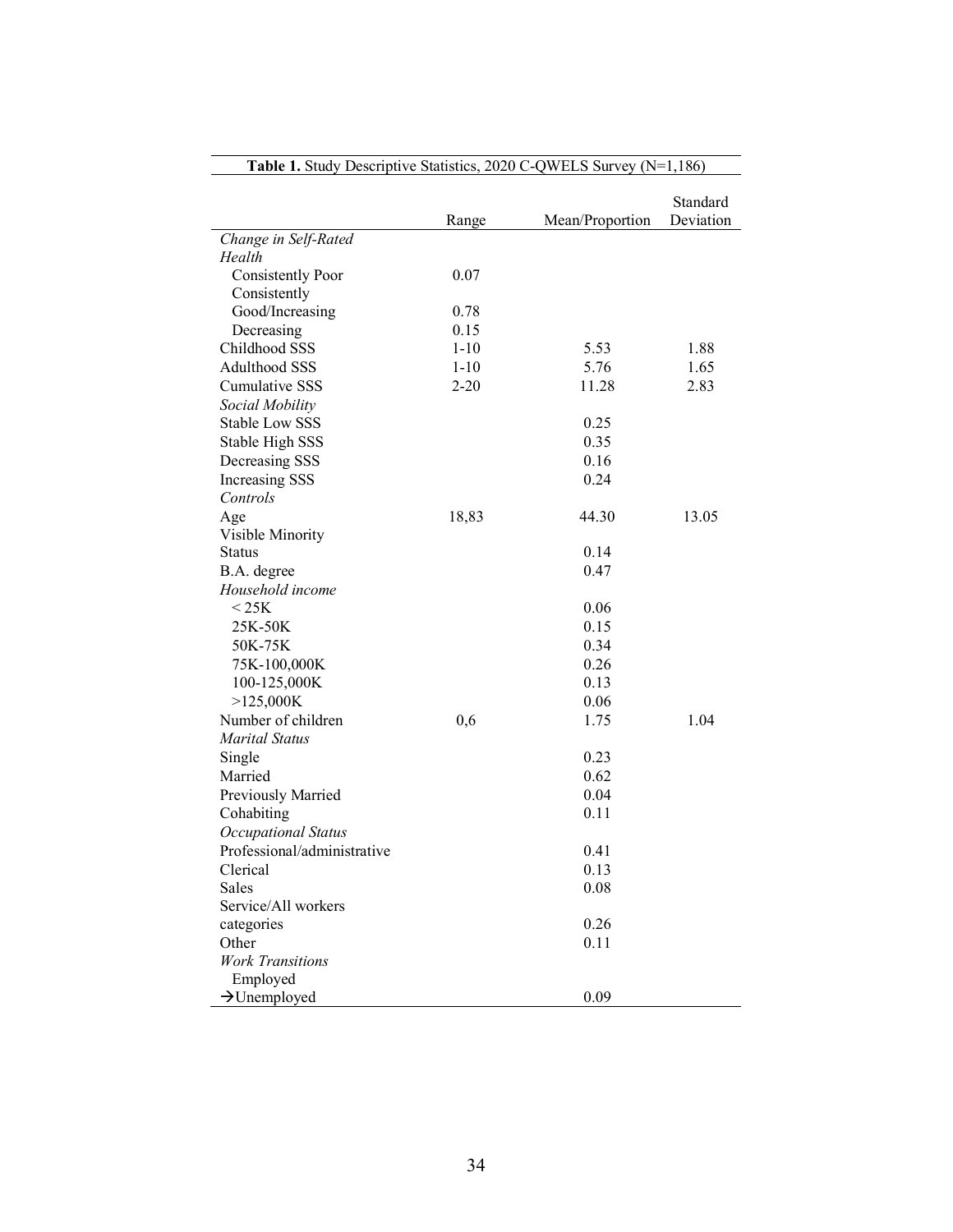|                                 | T 4<br>1,000<br>Model 1     |                            | Model 2                     |                            |
|---------------------------------|-----------------------------|----------------------------|-----------------------------|----------------------------|
|                                 |                             |                            |                             |                            |
|                                 | Poor vs. Good<br><b>SRH</b> | Decreasing vs.<br>Good SRH | Poor vs. Good<br><b>SRH</b> | Decreasing vs.<br>Good SRH |
|                                 |                             |                            | $0.85**$                    | 1.03                       |
| Childhood SSS                   |                             |                            | $(0.77 - 0.94)$             | $(0.92 - 1.15)$            |
| Controls                        |                             |                            |                             |                            |
|                                 | $1.03***$                   | $1.02*$                    | $1.03***$                   | $1.02*$                    |
| Age                             | $(1.02 - 1.05)$             | $(1.00-1.04)$              | $(1.01-1.05)$               | $(1.00-1.04)$              |
| Visible Minority                | $1.67*$                     | 0.79                       | $1.67*$                     | 0.78                       |
| <b>Status</b>                   | $(1.04 - 2.68)$             | $(0.41 - 1.51)$            | $(1.04 - 2.70)$             | $(0.41 - 1.50)$            |
|                                 | 0.82                        | 1.01                       | 0.87                        | 1.00                       |
| B.A. degree                     | $(0.51 - 1.30)$             | $(0.64-1.60)$              | $(0.55 - 1.39)$             | $(0.62 - 1.59)$            |
| Household income                |                             |                            |                             |                            |
|                                 | 1.18                        | 0.69                       | 1.20                        | 0.70                       |
| 25K-50K <sup>a</sup>            | $(0.54 - 2.56)$             | $(0.25 - 1.88)$            | $(0.54 - 2.63)$             | $(0.26 - 1.92)$            |
|                                 | 0.56                        | 0.93                       | 0.57                        | 0.96                       |
| 50K-75K <sup>a</sup>            | $(0.26 - 1.21)$             | $(0.38 - 2.32)$            | $(0.26 - 1.24)$             | $(0.38 - 2.40)$            |
|                                 | 0.46                        | 0.79                       | 0.48                        | 0.82                       |
| 75K-100,000Ka                   | $(0.20 - 1.07)$             | $(0.30-2.08)$              | $(0.21 - 1.11)$             | $(0.30-2.19)$              |
|                                 | 0.41                        | 0.51                       | 0.41                        | 0.52                       |
| 100-125,000Ka                   | $(0.14 - 1.15)$             | $(0.15 - 1.70)$            | $(0.14 - 1.18)$             | $(0.16 - 1.79)$            |
|                                 | 0.15                        | 0.17                       | 0.14                        | 0.18                       |
| $>125,000K$ <sup>a</sup>        | $(0.02 - 1.03)$<br>0.93     | $(0.02 - 1.39)$<br>1.07    | $(0.02 - 1.02)$<br>0.92     | $(0.02 - 1.45)$<br>1.07    |
| Number of children              | $(0.75 - 1.16)$             | $(0.85 - 1.35)$            | $(0.74-1.14)$               | $(0.85 - 1.35)$            |
| <b>Marital Status</b>           |                             |                            |                             |                            |
|                                 | 0.68                        | 0.72                       | 0.66                        | 0.71                       |
| Married <sup>b</sup>            | $(0.41 - 1.13)$             | $(0.41 - 1.26)$            | $(0.40 - 1.10)$             | $(0.40 - 1.26)$            |
| Previously                      | 0.51                        | 0.65                       | 0.49                        | 0.65                       |
| Married <sup>b</sup>            | $(0.16 - 1.60)$             | $(0.18 - 2.37)$            | $(0.16 - 1.53)$             | $(0.18 - 2.37)$            |
|                                 | 0.97                        | 1.10                       | 1.03                        | 1.06                       |
| Cohabitingb                     | $(0.49-1.89)$               | $(0.53 - 2.30)$            | $(0.51-2.06)$               | $(0.50 - 2.23)$            |
| Occupation                      |                             |                            |                             |                            |
|                                 | 1.27                        | 1.38                       | 1.32                        | 1.34                       |
| Clerical <sup>c</sup>           | $(0.68 - 2.39)$             | $(0.71 - 2.68)$            | $(0.70 - 2.49)$             | $(0.69-2.64)$              |
|                                 | 1.17                        | 0.54                       | 1.16                        | 0.55                       |
| Salesc                          | $(0.56 - 2.47)$             | $(0.18-1.61)$              | $(0.54 - 2.48)$             | $(0.18-1.65)$              |
| Service/All                     | 1.16                        | 1.44                       | 1.09                        | 1.50                       |
| workers categories <sup>c</sup> | $(0.67 - 2.00)$             | $(0.81 - 2.54)$            | $(0.62 - 1.91)$             | $(0.83 - 2.68)$            |
|                                 | 0.95                        | 1.11                       | 0.95                        | 1.10                       |
| Other <sup>c</sup>              | $(0.49 - 1.81)$             | $(0.54 - 2.28)$            | $(0.50 - 1.82)$             | $(0.54 - 2.27)$            |
| <b>Work Transitions</b>         |                             |                            |                             |                            |
| Employed                        | 1.73                        | $2.81***$                  | 1.71                        | 2.82***                    |
| $\rightarrow$ Unemployed        | $(0.92 - 3.24)$             | $(1.70 - 4.67)$            | $(0.91 - 3.19)$             | $(1.69 - 4.67)$            |

**Table 2.** Multinomial Logistic Regression Models of Changes in Self-Rated Health 2020 C-QWELS Survey (Relative Risk Ratios shown with 95% confidence intervals) N=1,886

 **Notes** \*\*\**p*<.001, \*\**p*<.01, *\* p*<.05

a Compared to < 25K

b Compared to Single

c Compared to Professional/Administrative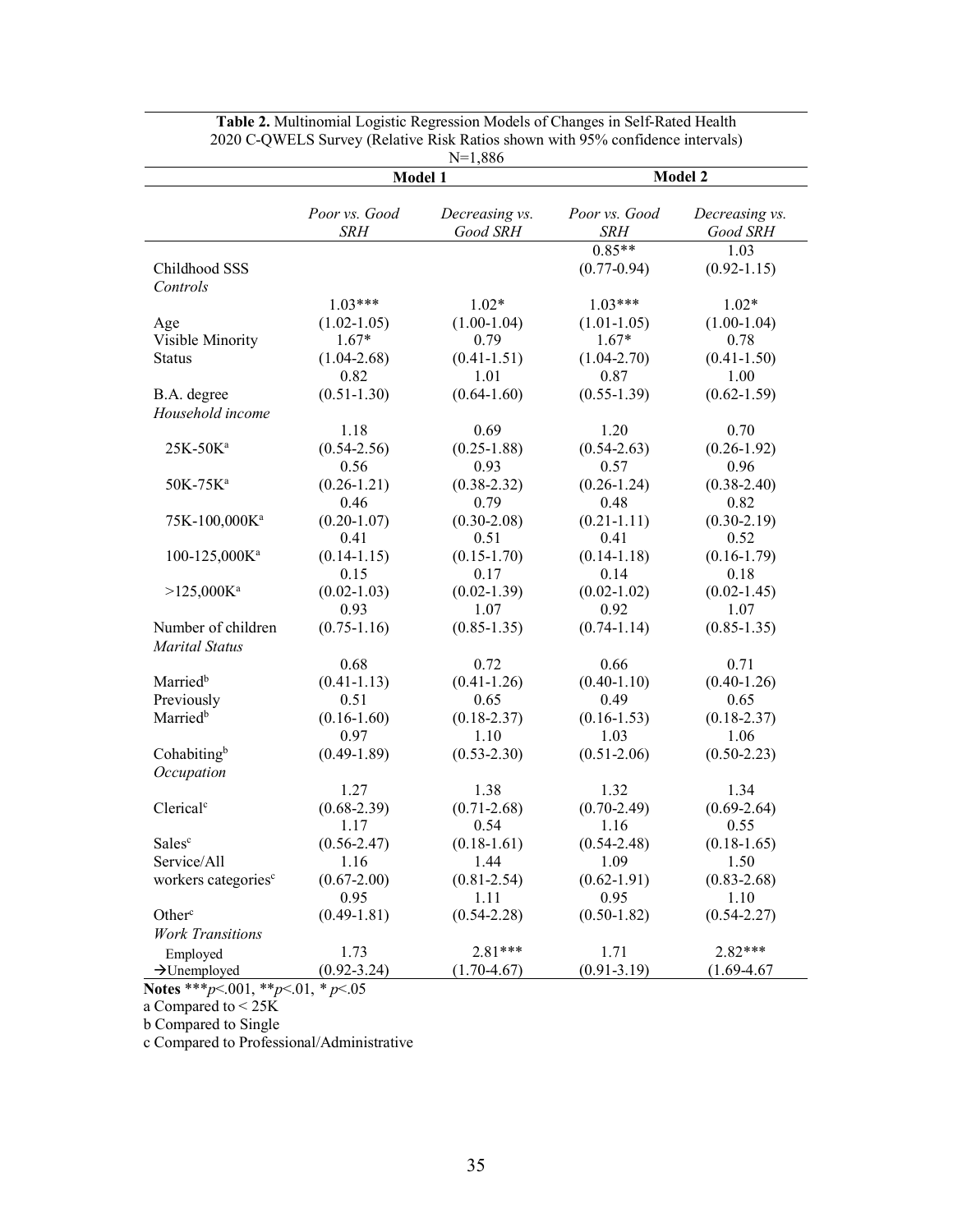| Table 2 cont'd (N=1,886)                            |                                |                            |                             |                            |
|-----------------------------------------------------|--------------------------------|----------------------------|-----------------------------|----------------------------|
|                                                     | Model 3                        |                            | Model 4                     |                            |
|                                                     | Poor vs. Good<br>SRH           | Decreasing vs.<br>Good SRH | Poor vs. Good<br><b>SRH</b> | Decreasing vs.<br>Good SRH |
|                                                     | 0.91                           | 1.08                       |                             |                            |
| Childhood SSS                                       | $(0.81 - 1.01)$                | $(0.96 - 1.21)$            |                             |                            |
| Adulthood                                           | $0.72***$                      | $0.78***$                  |                             |                            |
| SSS                                                 | $(0.62 - 0.84)$                | $(0.68 - 0.90)$            |                             |                            |
|                                                     |                                |                            | $0.83***$                   | 0.95                       |
| <b>Cumulative SSS</b>                               |                                |                            | $(0.77 - 0.90)$             | $(0.99-1.03)$              |
| Controls                                            | $1.04***$                      | $1.02*$                    | $1.03***$                   | $1.02*$                    |
| Age                                                 | $(1.01-1.05)$                  | $(1.00-1.04)$              | $(1.02 - 1.05)$             | $(1.00-1.04)$              |
| Visible Minority                                    | $1.64*$                        | 0.77                       | $1.65*$                     | 0.77                       |
| <b>Status</b>                                       | $(1.01-2.66)$                  | $(0.40 - 1.47)$            | $(1.02 - 2.67)$             | $(0.40-1.49)$              |
|                                                     | 0.94                           | 1.07                       | 0.93                        | 1.05                       |
| B.A. degree                                         | $(0.59 - 1.50)$                | $(0.67 - 1.72)$            | $(0.58 - 1.47)$             | $(0.66 - 1.67)$            |
| Household income                                    |                                |                            |                             |                            |
|                                                     | 1.39                           | 0.80                       | 1.31                        | 0.72                       |
| 25K-50Ka                                            | $(0.63 - 3.06)$                | $(0.29 - 2.21)$            | $(0.60-2.88)$               | $(0.26 - 1.98)$            |
|                                                     | 0.84                           | 1.30                       | 0.72                        | 1.02                       |
| 50K-75K <sup>a</sup>                                | $(0.38 - 1.87)$                | $(0.50 - 3.32)$            | $(0.32 - 1.58)$             | $(0.40 - 2.61)$            |
|                                                     | 0.87                           | 1.25                       | 0.69                        | 0.90                       |
| 75K-100,000Ka                                       | $(0.37 - 2.06)$                | $(0.45 - 3.53)$            | $(0.29-1.61)$               | $(0.32 - 2.51)$            |
|                                                     | 0.81                           | 0.90                       | 0.61                        | 0.60                       |
| $100 - 125,000K^a$                                  | $(0.27 - 2.45)$                | $(0.26 - 3.12)$            | $(0.21 - 1.81)$             | $(0.17-2.09)$              |
|                                                     | 0.35                           | 0.34                       | 0.24                        | 0.20                       |
| $>125,000K$ <sup>a</sup>                            | $(0.05-2.66)$                  | $(0.04-2.99)$              | $(0.03 - 1.70)$             | $(0.02 - 1.72)$            |
|                                                     | 0.92                           | 1.06                       | 0.92                        | 1.06                       |
| Number of children                                  | $(0.74 - 1.15)$                | $(0.84 - 1.34)$            | $(0.74-1.14)$               | $(0.84 - 1.34)$            |
| <b>Marital Status</b>                               |                                |                            |                             |                            |
|                                                     | 0.69                           | 0.73                       | 0.66                        | 0.70                       |
| Married <sup>b</sup>                                | $(0.41 - 1.14)$                | $(0.41 - 1.29)$            | $(0.40 - 1.10)$             | $(0.40 - 1.24)$            |
| Previously                                          | 0.51                           | 0.67                       | 0.49                        | 0.65                       |
| Married <sup>b</sup>                                | $(0.16 - 1.67)$                | $(0.18 - 2.47)$            | $(0.16 - 1.56)$             | $(0.18 - 2.35)$            |
|                                                     | 0.99                           | 1.00                       | 1.02                        | 1.07                       |
| Cohabitingb                                         | $(0.49-1.99)$                  | $(0.48 - 2.12)$            | $(0.51 - 2.05)$             | $(0.51 - 2.25)$            |
| Occupation                                          |                                |                            |                             |                            |
|                                                     | 1.18                           | 0.80                       | 1.24                        | 1.32                       |
| Clerical <sup>c</sup>                               | $(0.63 - 2.21)$                | $(0.29 - 2.21)$            | $(0.66 - 2.35)$             | $(0.67 - 2.57)$            |
|                                                     | 0.95                           | 1.30                       | 1.04                        | 0.54                       |
| Salesc                                              | $(0.44 - 2.04)$                | $(0.51 - 3.33)$            | $(0.48 - 2.24)$             | $(0.18-1.61)$              |
| Service/All                                         | 0.91                           | 1.31                       | 0.98                        | 1.44                       |
| workers categories <sup>c</sup>                     | $(0.51 - 1.61)$                | $(0.73 - 2.35)$            | $(0.55 - 1.72)$             | $(0.81 - 2.57)$            |
|                                                     | 0.78                           | 0.96                       | 0.85                        | 1.08                       |
| Other                                               | $(0.40 - 1.52)$                | $(0.46 - 2.02)$            | $(0.44-1.64)$               | $(0.52 - 2.23)$            |
| <b>Work Transitions</b>                             |                                |                            |                             |                            |
| Employed                                            | 1.66                           | $2.67***$                  | 1.69                        | $2.72***$                  |
| $\rightarrow$ Unemployed<br>Notes $***n001$ $**n01$ | $(0.89 - 3.09)$<br>* $n < 0.5$ | $(1.59-4.47)$              | $(0.90 - 3.18)$             | $(1.63 - 4.54)$            |

 **Notes** \*\*\**p*<.001, \*\**p*<.01, *\* p*<.05

a Compared to < 25K

b Compared to Single

c Compared to Professional/Administrative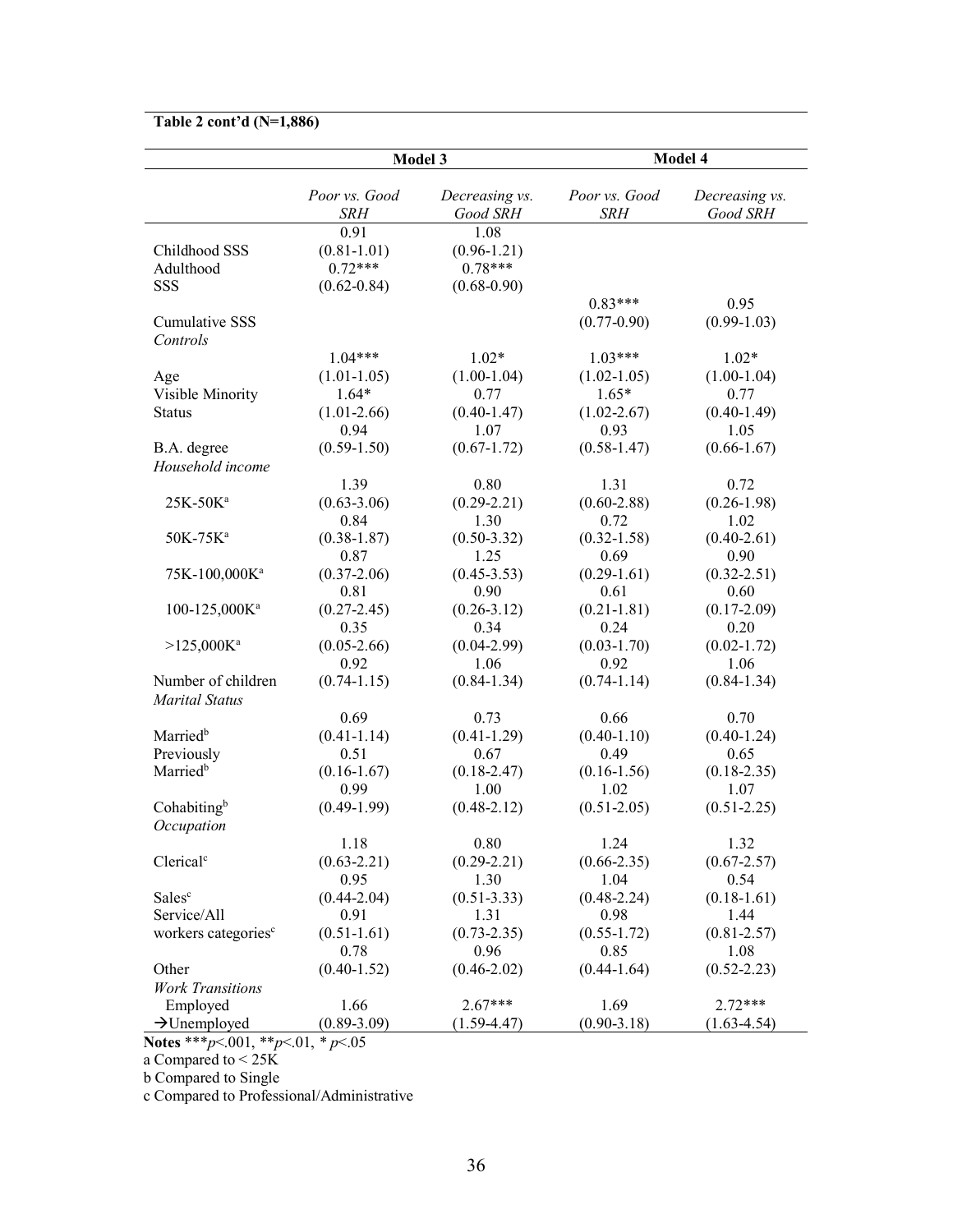## **Table 2 cont'd (N=1,886)**

|                                         | Model 5                            |                                    | Model 6                     |                            |  |
|-----------------------------------------|------------------------------------|------------------------------------|-----------------------------|----------------------------|--|
|                                         | Poor vs. Good<br>SRH               | Decreasing vs.<br>Good SRH         | Poor vs. Good<br><b>SRH</b> | Decreasing vs.<br>Good SRH |  |
| Childhood SSS                           | 0.91<br>$(0.69 - 1.21)$<br>$0.73*$ | 0.98<br>$(0.72 - 1.32)$<br>$0.70*$ |                             |                            |  |
| <b>Adulthood SSS</b>                    | $(0.52 - 0.99)$                    | $(0.49-1.00)$                      |                             |                            |  |
| Childhood X                             | 1.00                               | 1.02                               |                             |                            |  |
| <b>Adulthood SSS</b>                    | $(0.94-1.06)$                      | $(0.96 - 1.08)$                    |                             |                            |  |
| Social Mobility                         |                                    |                                    |                             |                            |  |
|                                         |                                    |                                    | $0.29***$                   | 0.72                       |  |
| Stable High SSS <sup>a</sup>            |                                    |                                    | $(0.16 - 0.52)$             | $(0.40-1.29)$              |  |
|                                         |                                    |                                    | 0.65                        | 1.27                       |  |
| Decreasing SSS <sup>a</sup>             |                                    |                                    | $(0.39-1.10)$               | $(0.71 - 2.26)$            |  |
|                                         |                                    |                                    | $0.45**$                    | 0.60                       |  |
| Increasing SSS <sup>a</sup><br>Controls |                                    |                                    | $(0.26 - 0.80)$             | $(0.31 - 1.18)$            |  |
|                                         | $1.04***$                          | 1.02                               | $1.03***$                   | $1.02*$                    |  |
| Age                                     | $(1.02 - 1.05)$                    | $(1.00-1.04)$                      | $(1.02 - 1.05)$             | $(1.00-1.04)$              |  |
| Visible Minority                        | $1.64*$                            | 0.77                               | $1.72*$                     | 0.79                       |  |
| <b>Status</b>                           | $(1.01-2.66)$                      | $(0.40 - 1.47)$                    | $(1.06 - 2.79)$             | $(0.41 - 1.51)$            |  |
|                                         | 0.84                               | 1.07                               | 0.89                        | 1.04                       |  |
| B.A. degree                             | $(0.59 - 1.49)$                    | $(0.66 - 1.72)$                    | $(0.56 - 1.43)$             | $(0.65-1.66)$              |  |
| Household income                        |                                    |                                    |                             |                            |  |
|                                         | 1.39                               | 0.80                               | 1.25                        | 0.74                       |  |
| $25K-50Kb$                              | $(0.63 - 3.06)$                    | $(0.29 - 2.20)$                    | $(0.57 - 2.75)$             | $(0.27 - 2.01)$            |  |
|                                         | 0.84                               | 1.31                               | 0.69                        | 1.12                       |  |
| $50K-75K^b$                             | $(0.38 - 1.87)$                    | $(0.51 - 3.37)$                    | $(0.31 - 1.54)$             | $(0.45 - 2.77)$            |  |
|                                         | 0.87                               | 1.36                               | 0.68                        | 1.04                       |  |
| $75K-100,000K^b$                        | $(0.37 - 2.05)$                    | $(0.45 - 3.57)$                    | $(0.29-1.60)$               | $(0.39-2.80)$              |  |
|                                         | 0.81                               | 0.90                               | 0.61                        | 0.71                       |  |
| $100-125,000K^b$                        | $(0.27 - 2.44)$                    | $(0.26 - 3.14)$                    | $(0.20-1.86)$               | $(0.22 - 2.36)$            |  |
|                                         | 0.35                               | 0.35                               | 0.25                        | 0.25                       |  |
| $>125,000K^b$                           | $(0.05 - 2.67)$                    | $(0.04 - 3.02)$                    | $(0.03 - 1.87)$             | $(0.03 - 2.07)$            |  |
|                                         | 0.92                               | 1.06                               | 0.92                        | 1.07                       |  |
| Number of children                      | $(0.74 - 1.15)$                    | $(0.84 - 1.34)$                    | $(0.74 - 1.15)$             | $(0.85 - 1.34)$            |  |
| <b>Marital Status</b>                   | 0.68                               | 0.73                               | 0.68                        | 0.71                       |  |
| Married <sup>c</sup>                    | $(0.41 - 1.15)$                    | $(0.41 - 1.28)$                    | $(0.41 - 1.13)$             | $(0.40-1.26)$              |  |
| Previously                              | 0.51                               | 0.68                               | 0.49                        | 0.68                       |  |
| Married <sup>c</sup>                    | $(0.16-1.66)$                      | $(0.19-2.49)$                      | $(0.16 - 1.53)$             | $(0.19-2.47)$              |  |
|                                         | 0.99                               | 1.00                               | 0.98                        | 1.02                       |  |
| Cohabiting <sup>c</sup>                 | $(0.49-1.99)$                      | $(0.47 - 2.11)$                    | $(0.49-1.96)$               | $(0.48 - 2.15)$            |  |
| Occupation                              |                                    |                                    |                             |                            |  |
|                                         | 1.18                               | 1.20                               | 1.22                        | 1.22                       |  |
| Clerical <sup>d</sup>                   | $(0.63 - 2.21)$                    | $(0.61 - 2.36)$                    | $(0.65 - 2.29)$             | $(0.62 - 2.41)$            |  |
|                                         | 0.95                               | 0.47                               | 1.08                        | 0.50                       |  |
| Sales <sup>d</sup>                      | $(0.44 - 2.05)$                    | $(0.16 - 1.42)$                    | $(0.50-2.33)$               | $(0.17 - 1.51)$            |  |
| Service/All                             | 0.91                               | 1.30                               | 1.00                        | 1.39                       |  |
| workers categories <sup>d</sup>         | $(0.51 - 1.61)$                    | $(0.73 - 2.34)$                    | $(0.57 - 1.76)$             | $(0.77 - 2.50)$            |  |
|                                         | 0.78                               | 0.85                               | 0.84                        | 1.02                       |  |
| Other <sup>d</sup>                      | $(0.40 - 1.51)$                    | $(0.45-2.01)$                      | $(0.44-1.61)$               | $(0.49 - 2.12)$            |  |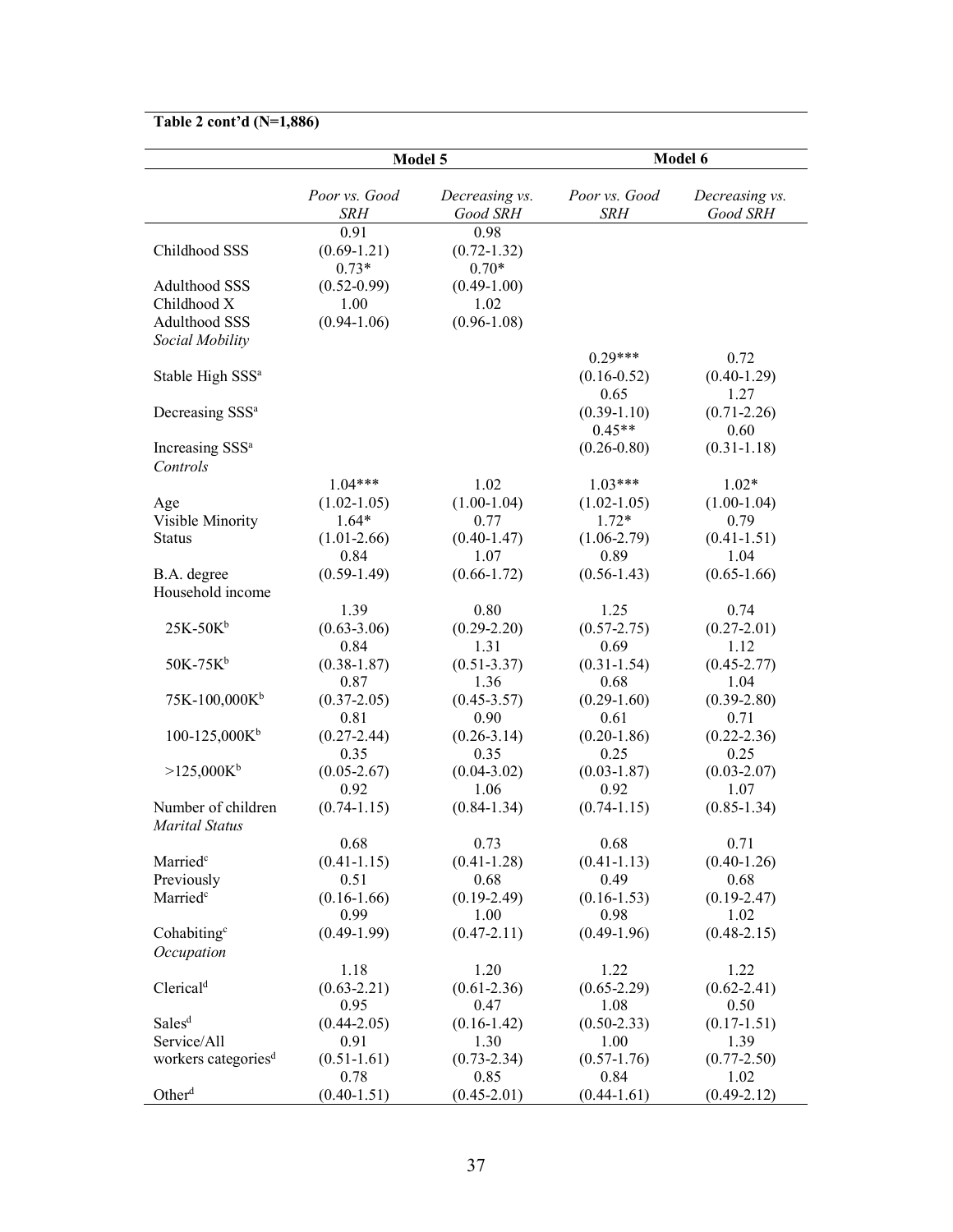| <i>Work Transitions</i>  |                 |                 |                 |                 |
|--------------------------|-----------------|-----------------|-----------------|-----------------|
| Employed                 | .65             | $2.67***$       |                 | $2.77***$       |
| $\rightarrow$ Unemployed | $(0.88 - 3.08)$ | $(1.59 - 4.48)$ | $(0.91 - 3.18)$ | $(1.67 - 4.60)$ |

a Compared to Stable Low SSS

b Compared to < 25K

c Compared to Single

d Compared to Professional/Administrative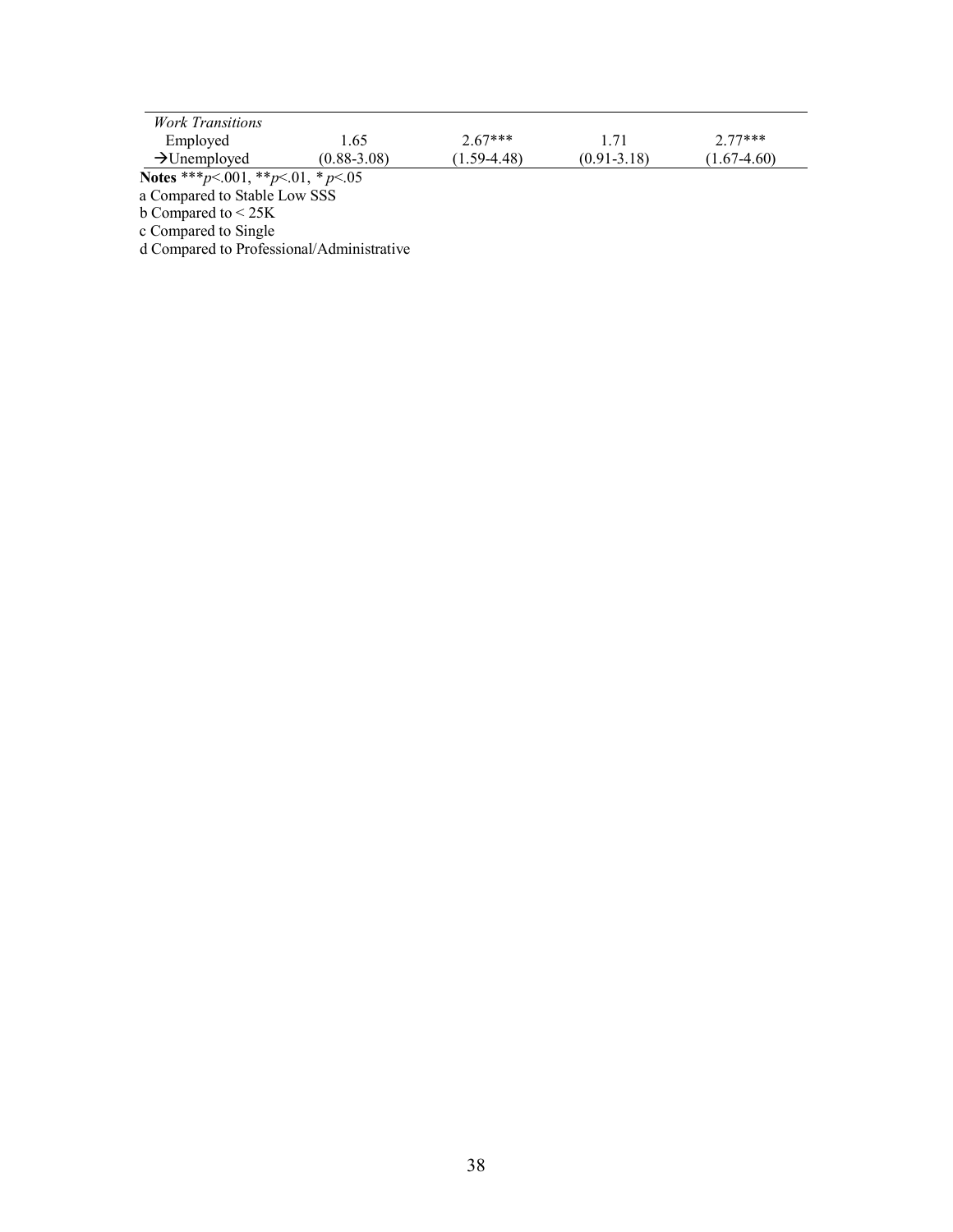

**Figure 1**. Predicted Probability of Being in Consistently Poor Health, by Childhood SSS

**Note:** Estimates are derived from Model 2 of Table 2, holding all covariates at their means. 95% confidence intervals are displayed.

**Figure 2**. Predicted Probability of Consistently Poor Health, by Adulthood SSS



**Note:** Estimates are derived from Model 3 of Table 2, holding all covariates at their means. 95% confidence intervals are displayed.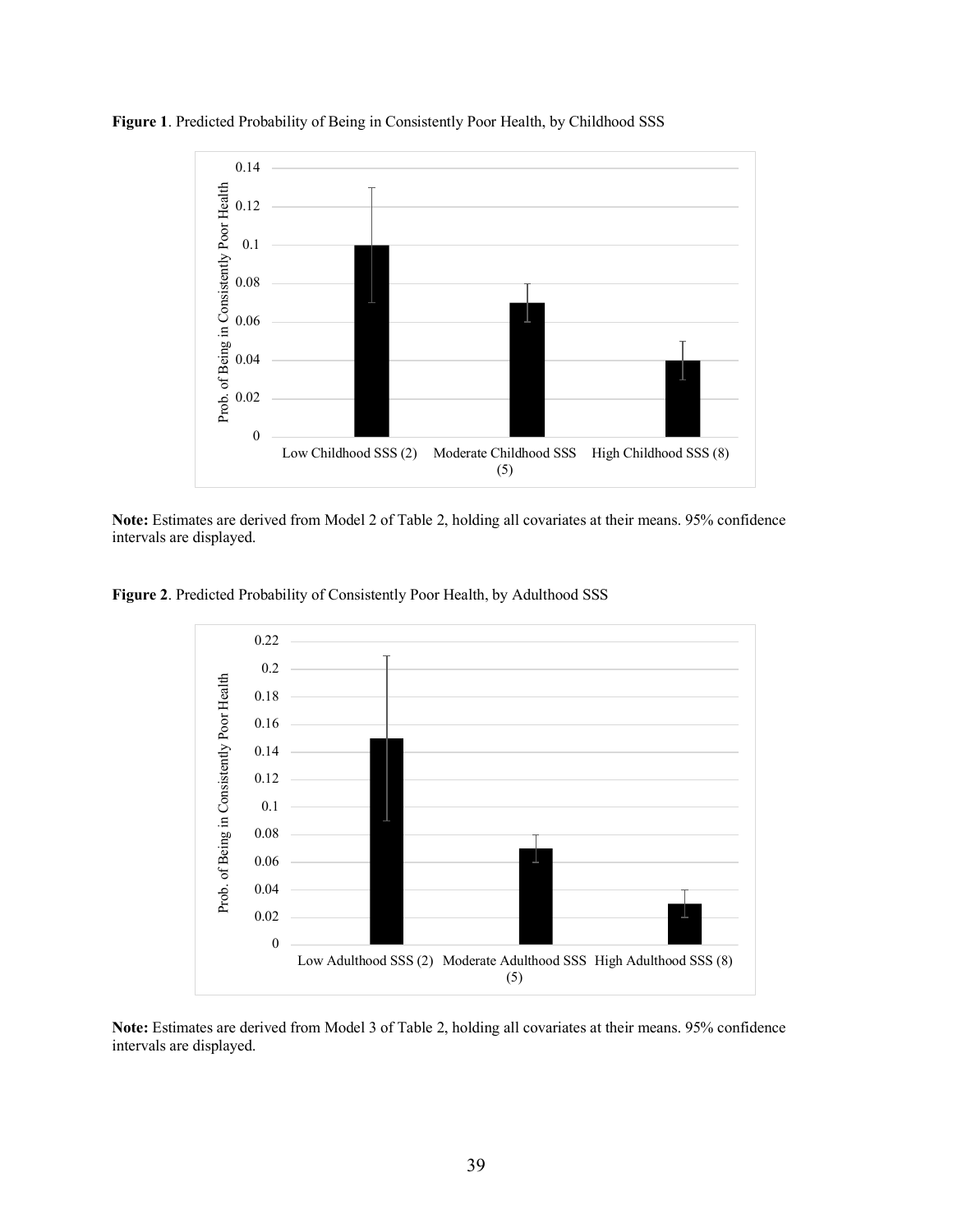



**Note:** Estimates are derived from Model 3 of Table 2, holding all covariates at their means. 95% confidence intervals are displayed.

**Figure 4.** Predicted Probability of Consistently Poor Health, by Cumulative SSS



**Note:** Estimates are derived from Model 4 of Table 2, holding all covariates at their means. 95% confidence intervals are displayed.